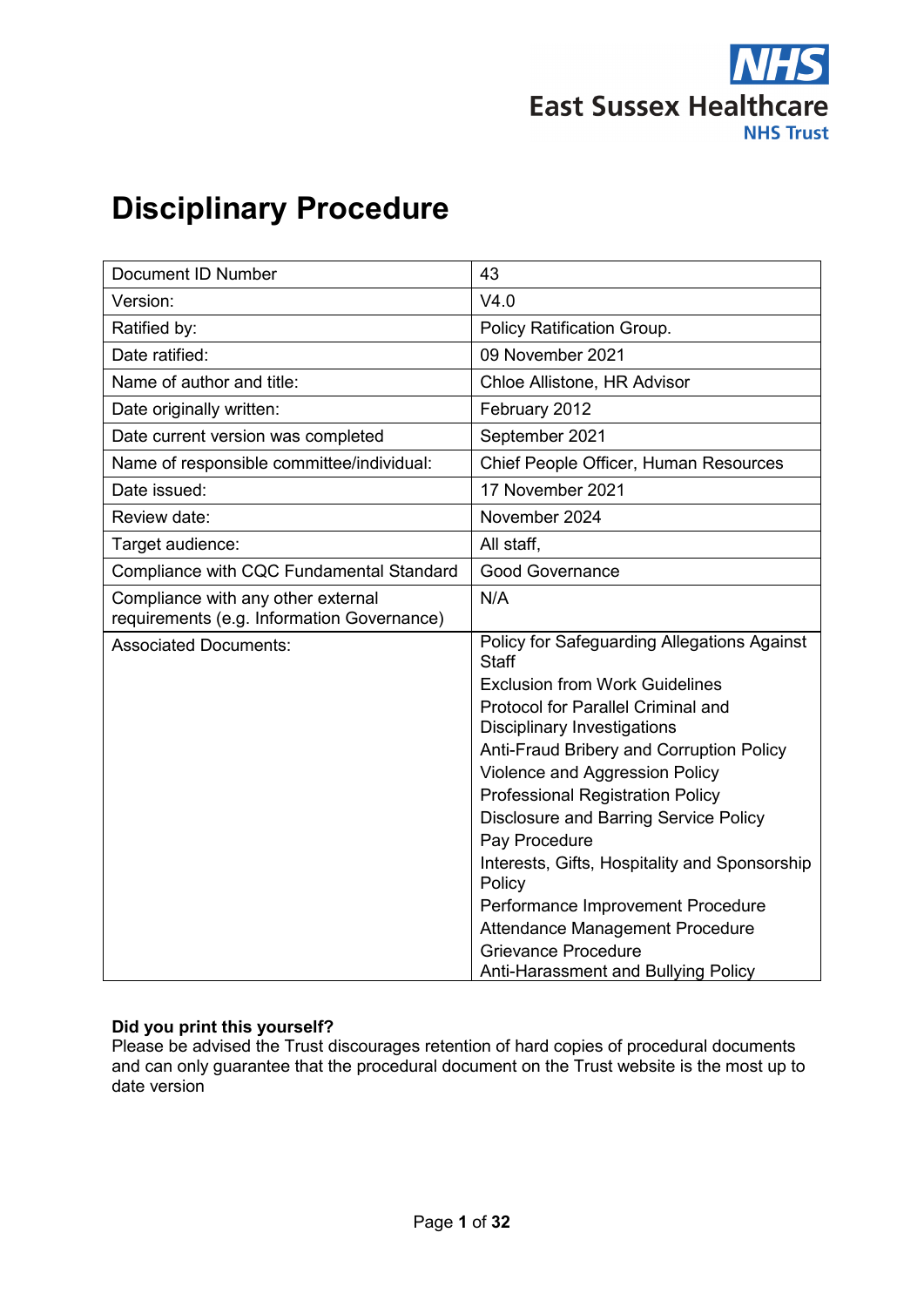# **Version Control Table**

| <b>Version</b><br>number and<br>issue number | <b>Date</b>   | <b>Author</b>                                    | <b>Reason for</b><br>Change    | <b>Description of</b><br><b>Changes Made</b>                                                                                                                                      |
|----------------------------------------------|---------------|--------------------------------------------------|--------------------------------|-----------------------------------------------------------------------------------------------------------------------------------------------------------------------------------|
| V3.0                                         | December 2016 | Clare<br>Hammond, HR                             | Review and<br>refine processes | Re-formatted<br>re-write of                                                                                                                                                       |
| V4.0                                         | April 2021    | Manager<br>Chloe Allistone,<br><b>HR Advisor</b> | <b>Periodic Review</b>         | procedure<br>Introduction of<br><b>Just Culture</b><br>principles<br>including<br>Investigation<br>checklist & Staff<br>Support<br>Checklist<br>Introduction of<br>agreed outcome |
|                                              |               |                                                  |                                |                                                                                                                                                                                   |

# **Consultation Table**

**This document has been developed in consultation with the groups and/or individuals in this table:**

| Name of Individual or               | Title | <b>Date</b> |
|-------------------------------------|-------|-------------|
| group                               |       |             |
| <b>Operational HR</b>               |       | May 2021    |
| <b>Workforce Policy Partnership</b> |       | June 2021   |
| Group                               |       |             |
|                                     |       |             |

**This information may be made available in alternative languages and formats, such as large print, upon request. Please contact the document author to discuss.**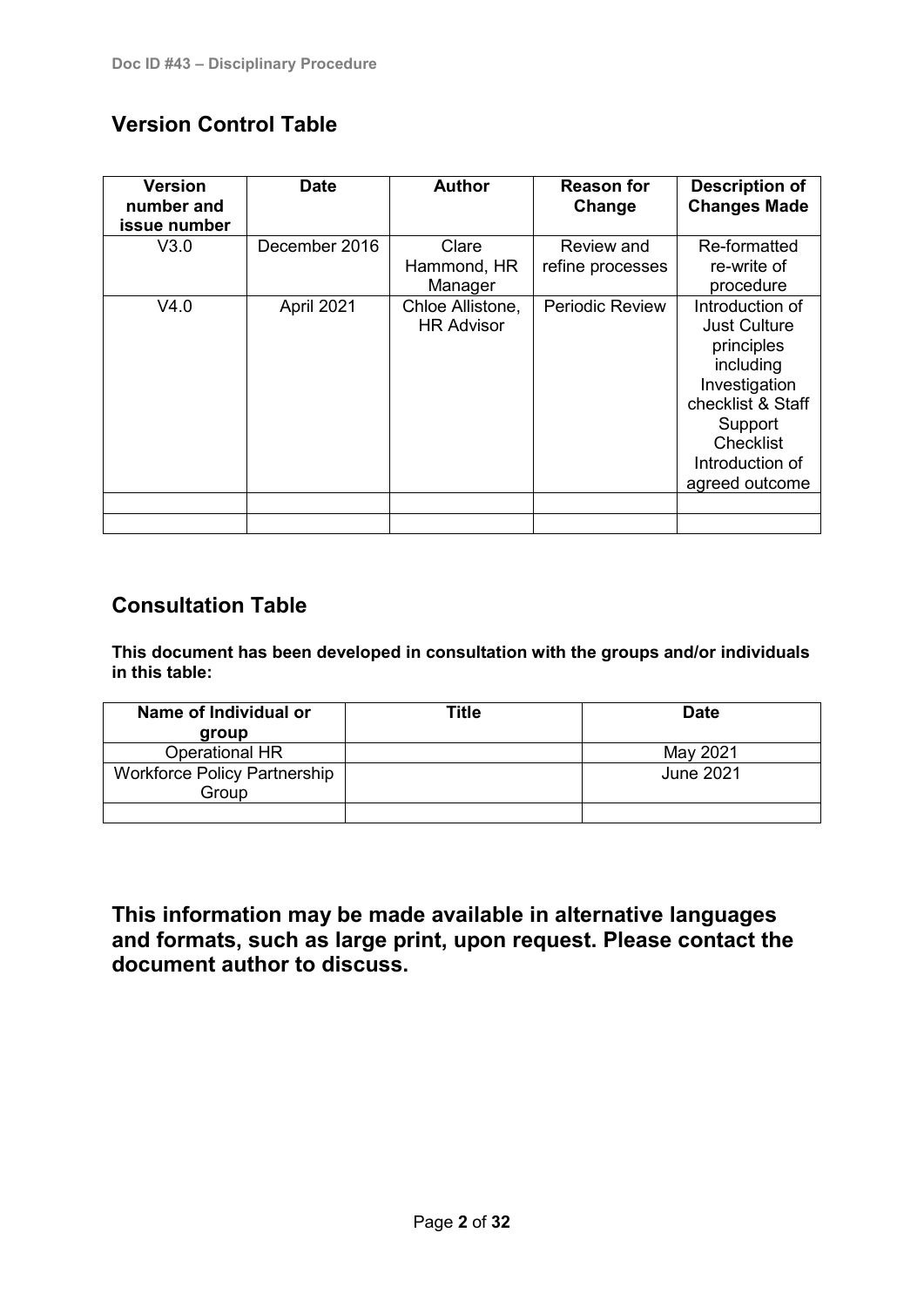# **Table of Contents**

| Introduction<br>1.                         |  |
|--------------------------------------------|--|
| 2.                                         |  |
| 3.                                         |  |
| 4.                                         |  |
| 5.                                         |  |
| 5.1                                        |  |
|                                            |  |
|                                            |  |
|                                            |  |
|                                            |  |
|                                            |  |
|                                            |  |
|                                            |  |
|                                            |  |
|                                            |  |
|                                            |  |
| 6.                                         |  |
| 7.                                         |  |
|                                            |  |
|                                            |  |
|                                            |  |
|                                            |  |
|                                            |  |
| <b>Appendix C: Disciplinary Flowchart.</b> |  |
|                                            |  |
|                                            |  |
|                                            |  |
|                                            |  |
|                                            |  |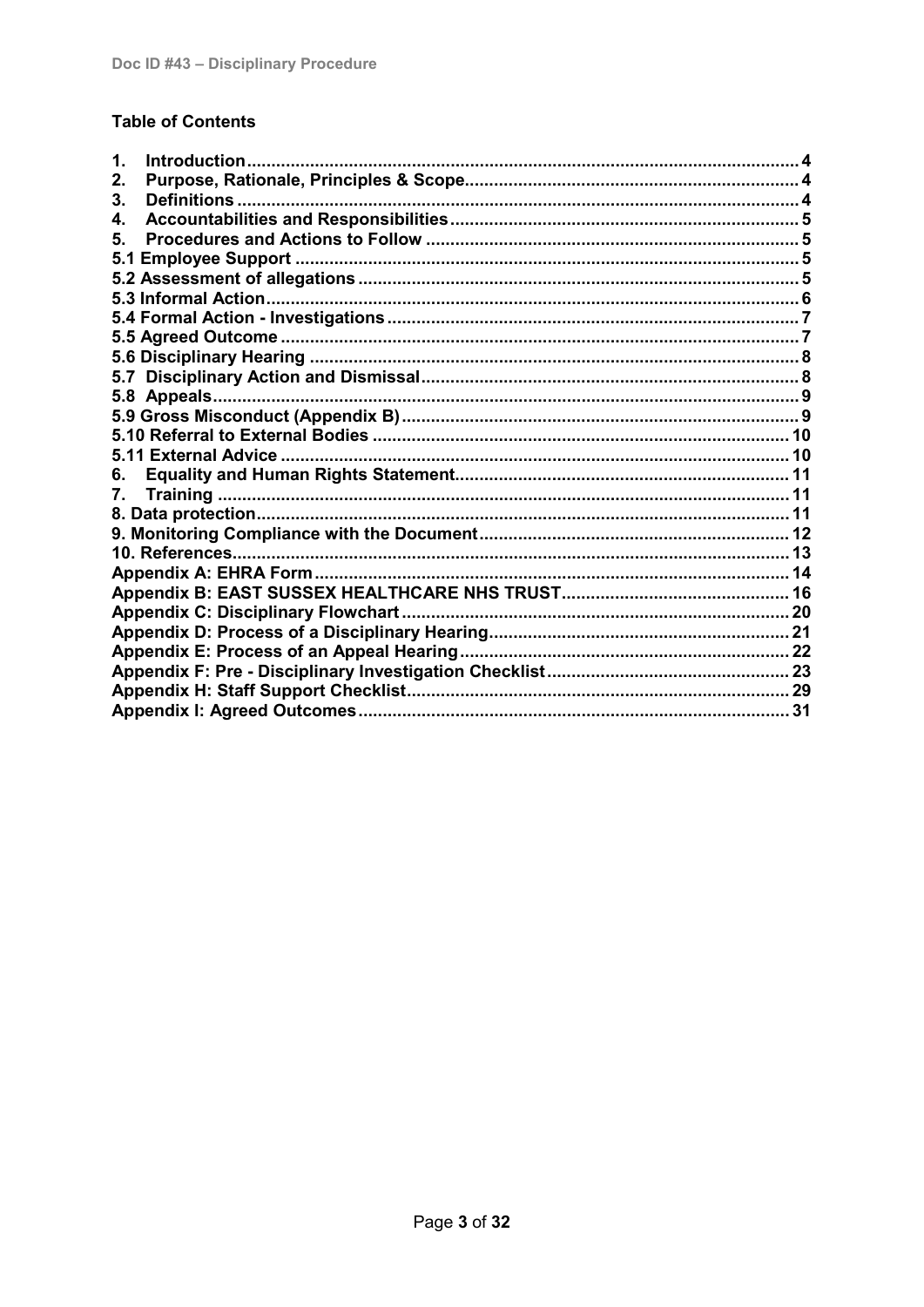# <span id="page-3-0"></span>**1. Introduction**

1.1 The Trust is committed to ensuring that acceptable standards of conduct and behaviour are expected from all staff; in line with the Trust's values and we are committed to helping people improve and learn from mistakes. This policy and procedure is designed to ensure a fair, systematic and consistent approach is taken when an employee's behaviour or action is in breach of workplace rules and falls short of the expected standards.

1.2 The fair treatment of staff supports a culture of fairness, openness and learning in the NHS by making staff feel confident to speak up when things go wrong, rather than fearing blame. An objective and prompt examination of the issues and circumstances should be carried out to establish whether there are truly grounds for a formal investigation and/or formal action. Would training for the employee, support, guidance or informal management be more appropriate and productive?

1.3 This procedure embeds a "Just Culture" approach to managing concerns, which can be seen as an environment where equal emphasis is put on accountability and learning, and one that when an adverse event occurs the instinctive approach is to ask "what went wrong?" rather than "who is to blame?"

1.4 Where an employee's ability to do their job is affected by a lack of skill or knowledge, or ill health, this will be managed by following the Performance Improvement Procedure or the Attendance Management Procedure

# <span id="page-3-1"></span>**2. Purpose, Rationale, Principles & Scope**

2.1 This procedure is intended to help maintain those standards and to ensure fairness and consistency when dealing with allegations of misconduct.

2.2 Minor conduct issues can usually be resolved informally by the line manager. This procedure sets out the informal steps and also the formal steps to be taken if the matter is more serious or cannot be resolved informally.

2.3 This procedure applies to all employees regardless of length of service. It does not apply to Temporary Workforce Services (Bank), agency workers or self-employed contractors.

2.4 This procedure does not form part of the contract of employment and it may be amended at any time following the usual process for changing procedures.

# <span id="page-3-2"></span>**3. Definitions**

**Disciplinary Standards** describe the types of conduct that warrant disciplinary action and are listed in Appendix B. This is a guide and not an exhaustive list.

**Responsible Officer** – senior divisional manager who reviews the outcome of the Pre-Investigation checklist and determines if formal investigation is required. NB not to be confused with the role of Case Manager in regard to medical and dental staff.

**Investigating Officer** – identified by the Responsible Officer to undertake a formal investigation into the allegations

**Hearing Chair** – Independent manager not previously involved in the process to chair disciplinary hearing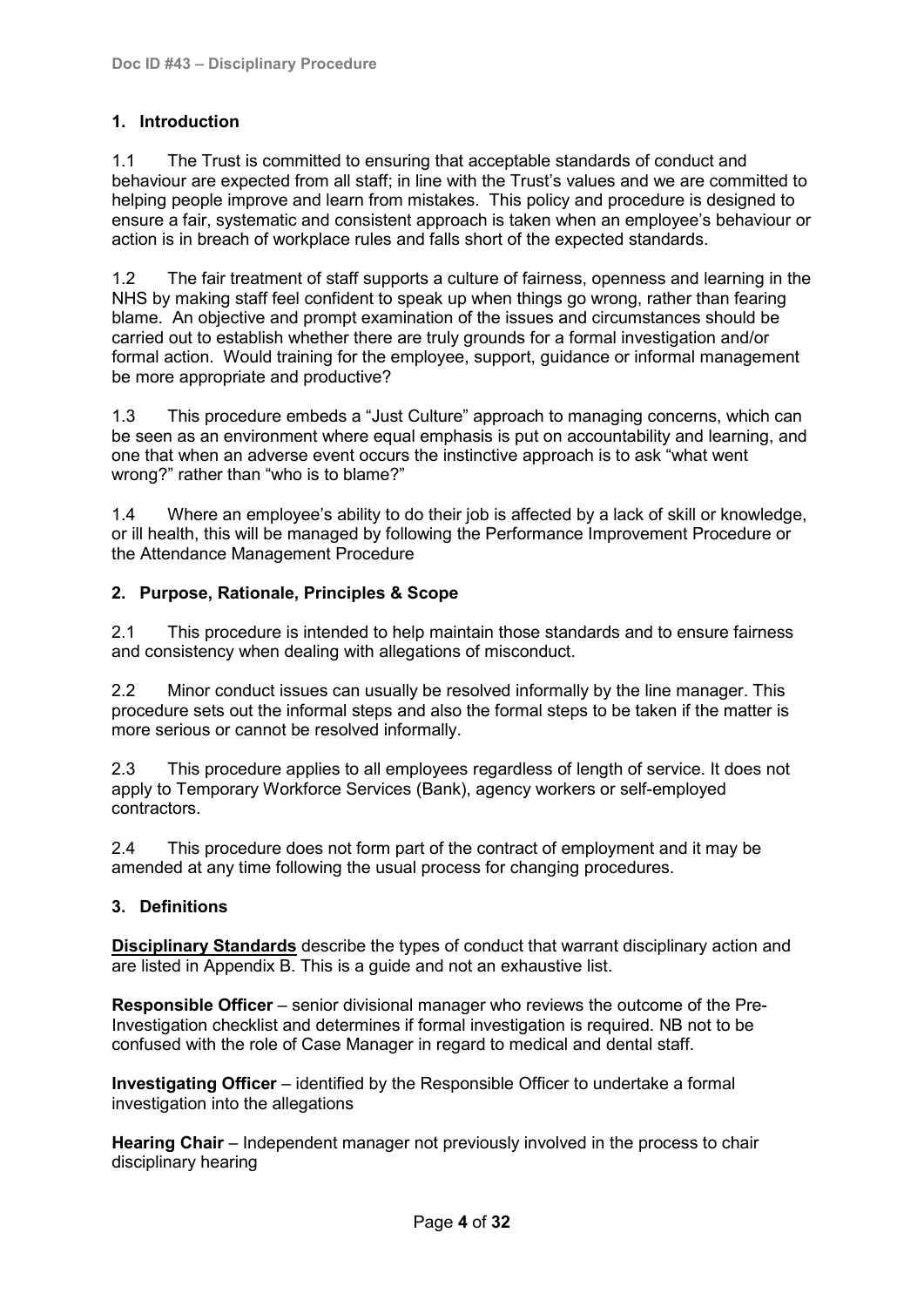# <span id="page-4-0"></span>**4. Accountabilities and Responsibilities**

4.1 All colleagues are expected to behave in a manner that promotes good relations with other colleagues and are expected to present a professional image to the general public, patients/service users, relatives and carers.

4.2 All colleagues are responsible for ensuring they are aware of this procedure.

4.3 Managers must consider how they can support any colleague involved in this process. The following list gives examples of adjustments that may need to be considered. This list is not exhaustive.

- Consideration of any disability, e.g. access to rooms, larger font paperwork
- Consideration of carers responsibilities, e.g. timing of meetings
- Consideration of any health requirements, e.g. sickness, Occupational Health Advice
- Translation services

# <span id="page-4-1"></span>**5. Procedures and Actions to Follow**

# <span id="page-4-2"></span>**5.1 Employee Support**

5.1.1 Being subject to allegations of misconduct can be very upsetting and stressful for the member of staff and other colleagues affected. Managers will use the Staff Support Checklist to ensure that support is identified (Appendix H).

5.1.2 Investigating Officers are responsible for maintaining communications and will make every effort to ensure the member of staff being investigated receives regular progress updates on any investigation until the matter is concluded.

5.1.3 Where there are concerns about an employee's health or wellbeing, Occupational Health advice will be obtained.

5.1.4 Members of staff, including those who are involved as witnesses, will have access to Carefirst and can obtain information on support services available via the Occupational Health and Wellbeing, Supporting the Emotional Wellbeing of Staff extranet page.

# <span id="page-4-3"></span>**5.2 Assessment of allegations**

5.2.1 Allegations of misconduct will be carefully assessed by the relevant line manager, with HR advice, to decide if the matter can be managed informally where possible or whether there are grounds for further investigation and/or formal action.

5.2.2 The line manager will carry out initial fact finding, without unreasonable delay and should ensure that they have explored all of the issues where possible, being certain of the veracity of any facts and meet the member of staff to establish their version of events. The line manager may also meet with other relevant individuals to get a good understanding about what has happened.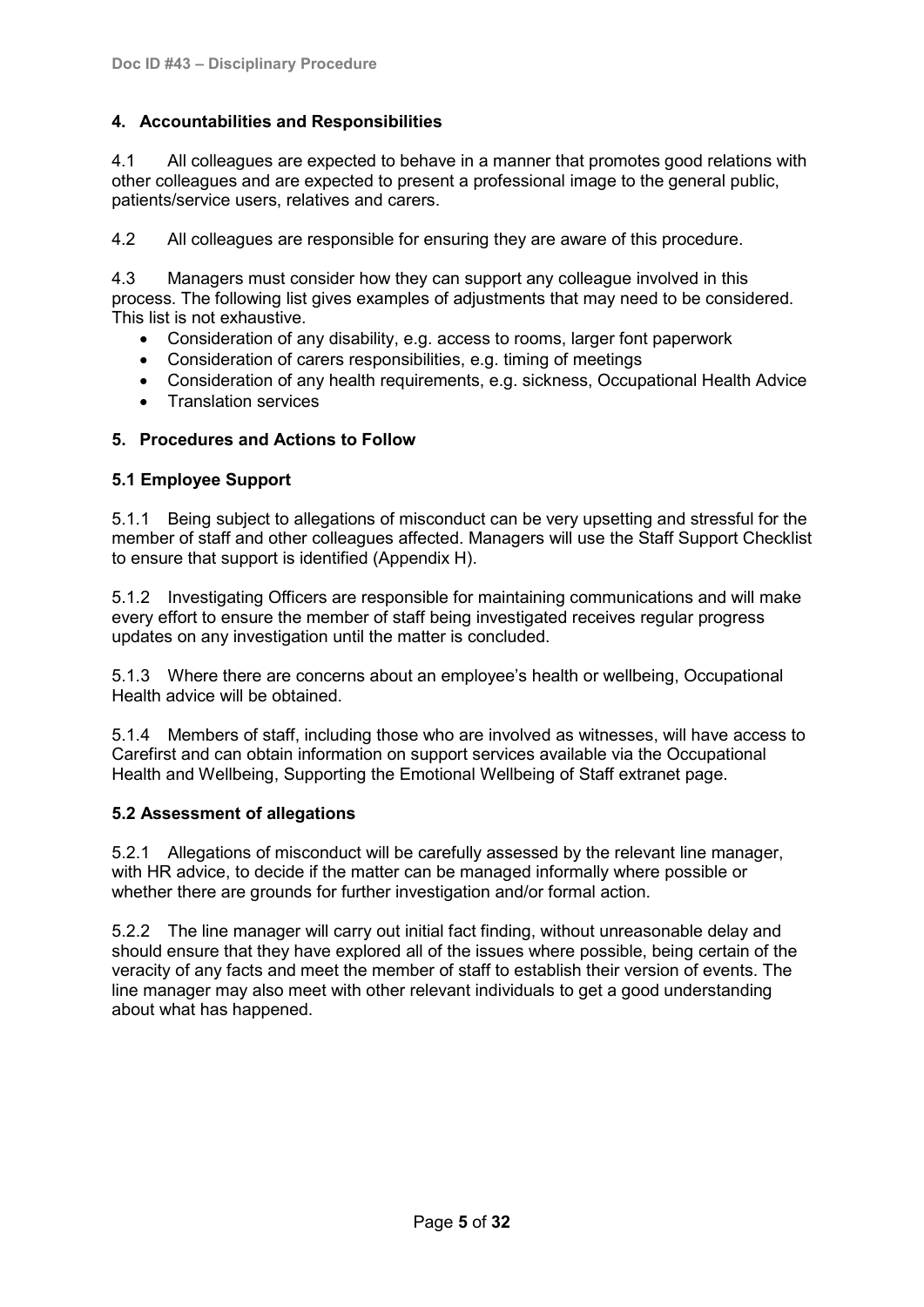5.2.3 What is the difference between 'fact finding' and a 'formal investigation?

| <b>Establishing Facts (Informal)</b>                                                                                                                                                       | Investigation (Formal)                                                                                        |
|--------------------------------------------------------------------------------------------------------------------------------------------------------------------------------------------|---------------------------------------------------------------------------------------------------------------|
| Line Manager                                                                                                                                                                               | Case Investigator appointed                                                                                   |
| Gathering information/facts surrounding the<br>issue/complaint that have given rise to<br>concern - readily available e.g. documentary<br>records such as timesheets/written<br>statements | Investigation is directed by established and<br>agreed terms of reference                                     |
| The individual concerned has been made<br>aware informally that there is an issue                                                                                                          | Individual notified formally by the<br>Responsible Officer (RO) of formal<br>proceedings that will take place |
| Issue is known about by local team<br>manager(s)                                                                                                                                           | Case discussed with the RO                                                                                    |
| No notice is required i.e. no invite to formal<br>meeting; no right of representation                                                                                                      | Right to notice to prepare following<br>notification of formal invite to meeting in<br>writing                |
| No right of representation                                                                                                                                                                 | Right of representation applies                                                                               |
| Progress managed locally                                                                                                                                                                   | Progress monitored by RO                                                                                      |
| Not following a formal process                                                                                                                                                             | Action in line with disciplinary process                                                                      |

Prior to an investigation commencing the line manager will review the information gathered and complete the Pre-Investigation Checklist (Appendix F) before the Responsible Officer makes a decision to commence any formal investigation.

# <span id="page-5-0"></span>**5.3 Informal Action**

5.3.1 One of the main aims of this procedure is to promote a supportive workplace culture where concerns about conduct or behaviour are dealt with informally and directly with those concerned wherever possible.

5.3.2 It is good practice for managers to deal with issues of minor misconduct informally. In many cases, an informal conversation between a manager and the member of staff will be sufficient to address any issues and identify if there are any prevailing contributory factors.

5.3.3 The line manager will discuss any concerns regarding the member of staff's conduct and behaviour directly with them in an environment that is conducive to discretion and confidentiality. In some cases it may be appropriate for additional training, coaching and advice may be offered to the member of staff. When there are concerns about conduct, line managers will talk to the member of staff, as soon as possible, normally within a few days. The line manager should facilitate a conversation that is two-way, offering opportunity for the staff member to discuss and talk through the issue. If any scope for development or improvement is identified as a result of this the manager should provide constructive and honest feedback to the employee considering how best to support them in achieving this.

During this discussion the line manager will:

- Make the member of staff aware of the nature of the concern about their conduct or behaviour
- Advise the member of staff of the standard of conduct expected
- Support the member of staff to improve by agreeing standards and behaviours that need to be attained within a set timeframe
- Agree a period of review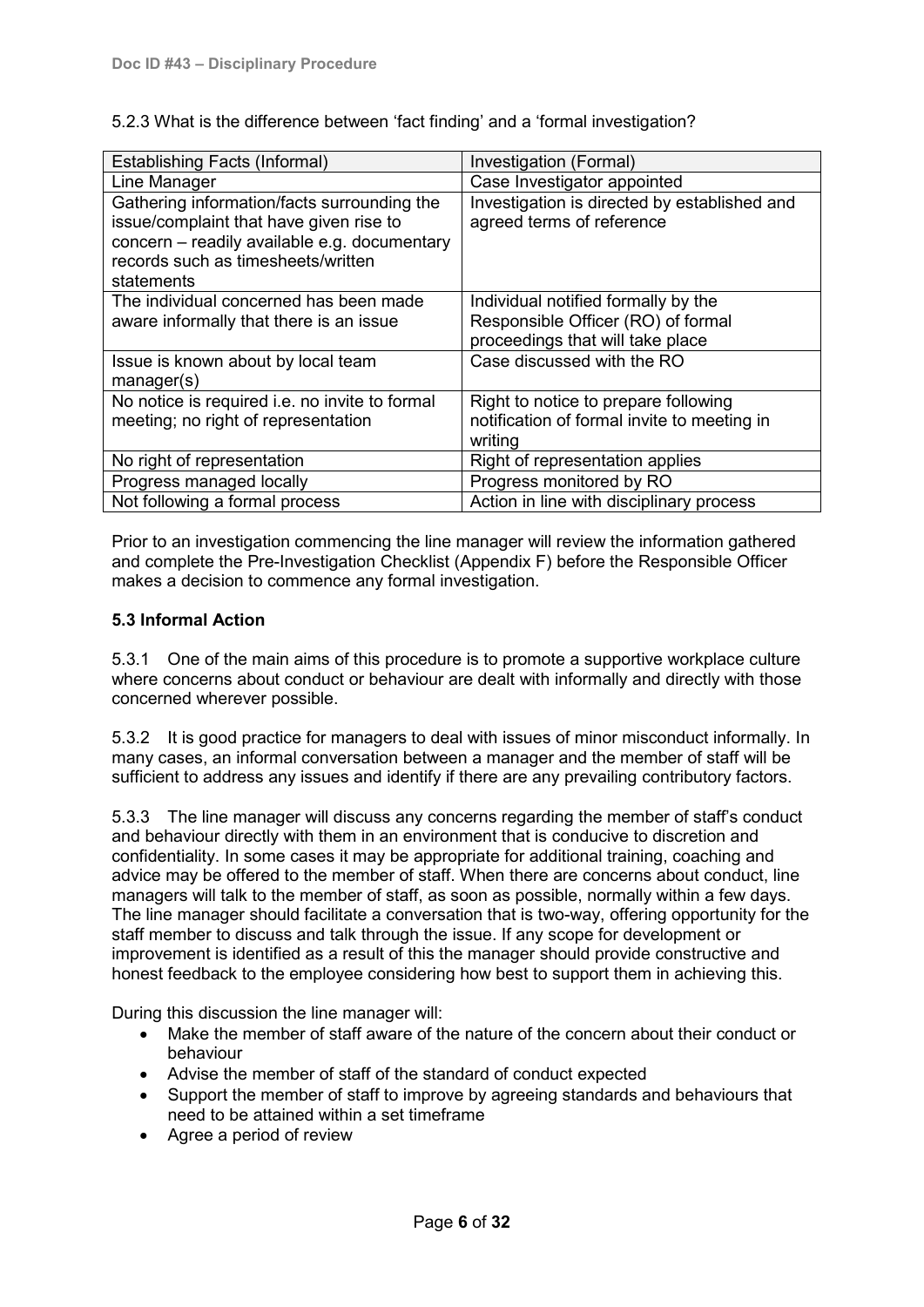• Complete a file note summarising the details of the conversation. A copy will be given to the member of staff and a copy will be retained by the line manager. If the member of staff's conduct has improved and is sustained the file note will be disregarded after a period of 12 months.

5.3.4 Should the concerns persist the line manager will review and give consideration to whether formal action under this policy should be invoked.

# <span id="page-6-0"></span>**5.4 Formal Action - Investigations**

5.4.1. When a misconduct issue is alleged to have occurred and before any disciplinary hearing is held, the matter will be investigated. The Responsible Officer will review the outcome of the Pre-Investigation checklist and confirm if the investigation is to proceed.

5.4.2 In some cases of alleged misconduct, it may be necessary to relocate or exclude the staff member from work while the investigation(s) or disciplinary procedure (or both) are carried out. If excluded the staff member should not visit Trust premises or contact any Trust staff or patients unless authorised to do so by the manager (or line manager's manager), or in the case of a medical emergency. Exclusion is not considered to be disciplinary action. During the period of exclusion the Investigating Officer will maintain regular contact with the excluded member of staff, in order to keep the member of staff informed of any progress in the investigation. The Investigating Officer will agree with the member of staff what will be reasonable contact for the duration of the exclusion. See Exclusion from Work Guidelines for further information.

5.4.3 The Investigating Officer should make all efforts to complete the investigation within 6 weeks of appointment and submit their report to the Responsible Officer within a further five days. In cases where it is not possible to complete the investigation within 6 weeks, the Investigating Officer must inform the Responsible Officer about this and outline an update on the investigation, who will then communicate the new timescales to the member of staff.

5.4.4 Should the member of staff under investigation have concerns regarding the timeframe for the investigation they should raise their concerns with the Responsible Officer.

5.4.5 The Trust's Counter Fraud team are responsible for investigating allegations involving Fraud Bribery and Corruption, in accordance with procedures documented in the NHS Anti-Fraud Manual issued by the NHS Counter Fraud Authority. The investigation will be conducted in line with the Trust's Anti-Fraud Bribery and Corruption Policy, which outlines the process for criminal investigation by the Counter Fraud Service (CFS), and in conjunctions with HR as outlined in the Trusts Protocol for Parallel Criminal and Disciplinary Investigations.

# <span id="page-6-1"></span>**5.5 Agreed Outcome**

5.5.1 Where the facts of the allegation are not in dispute, the member of staff has accepted the allegations against them and the allegations do not constitute gross misconduct where dismissal is a potential outcome; an agreed outcome process can be considered.

Appendix I details the agreed outcome process and this must be considered by the Responsible Officer with the full agreement of the individual and their Trade Union Representative or workplace colleague. The HR Department will support the Responsible Officer in this process.

If either the Responsible Officer or the staff member concerned does not accept an agreed outcome or level of sanction offered, the formal disciplinary process will be followed.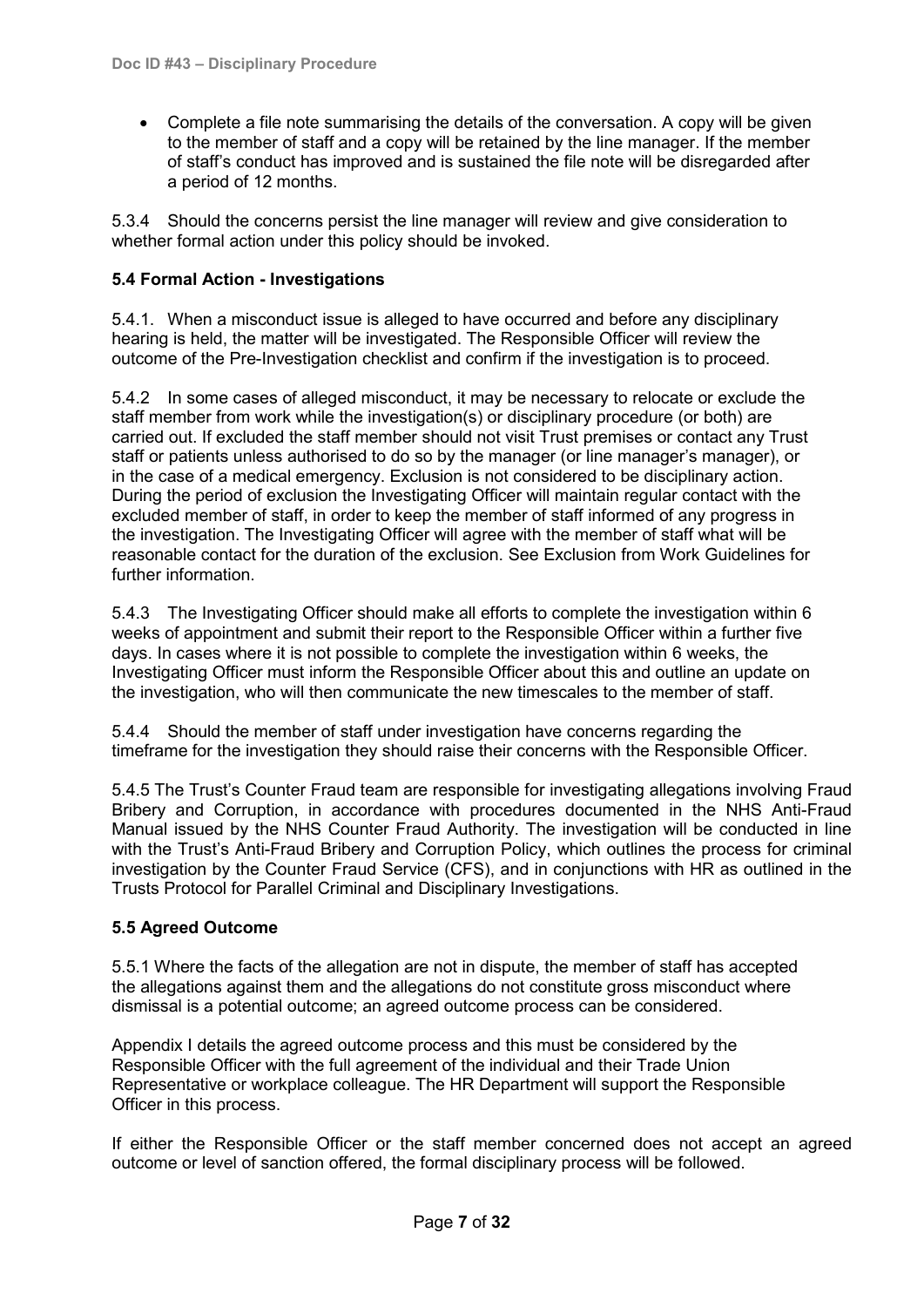# <span id="page-7-0"></span>**5.6 Disciplinary Hearing**

5.6.1. The Responsible Officer will identify an independent manager, not previously involved in the process, to Chair the Disciplinary Hearing. A professional member of the Human Resources Department will be appointed to serve as Secretary to the Hearing Chair. The role includes ensuring the administrative aspects of the hearing are carried out and to advise the manager hearing the appeal on relevant employment law and good practice.

5.6.2 The member of staff will be given written notice of the hearing, including sufficient information about the alleged misconduct and possible consequences to enable them to prepare at least 10 working days prior to the hearing. The member of staff will be given copies of relevant documents and witness statements.

5.6.3 With the agreement of all parties and on the instruction of the Hearing Chair, the secretary to the Chair will make an electronic recording of the Disciplinary Hearing to ensure an accurate account of the hearing is made. The use of any other form of electronic recording or listening device, including mobile phones at meetings, without prior agreement is strictly prohibited and may be subject to further disciplinary action.

5.6.4 The member of staff has a right to be accompanied at the hearing by a trade union representative or a workplace colleague, to act as a companion.

5.6.5 If the member of staff refuses twice or is unable to attend a meeting the Chair may make a decision in their absence based on the evidence provided.

5.6.6 The member of staff should let the Hearing Chair know as early as possible, but no later than 5 working days before the hearing if there are any relevant witnesses they would like to attend the hearing or any documents or other evidence they wish to be considered.

5.6.7 The Hearing Chair will inform the member of staff in writing of the decision, usually within 5 working days of the hearing.

# <span id="page-7-1"></span>**5.7 Disciplinary Action and Dismissal**

Sanctions include the following;

- a) **Stage 1: First written warning.** Where there are no other active written warnings on a staff member's record, they will usually receive a first written warning. It will usually remain active for six months.
- b) **Stage 2: Final written warning.** In cases of further misconduct where there is an active first written warning on a staff member's record, they will usually receive a final written warning. This may also be used without a first written warning for serious cases of misconduct. The warning will usually remain active for 12 months.
- c) **Stage 3: Dismissal or other action.** Member of staff may be dismissed for further misconduct where there is an active final written warning on their record, or for any act of gross misconduct. Examples of gross misconduct are given in section 5.8.

We may consider other sanctions short of dismissal, including demotion or redeployment to another role (where permitted by the contract), and/or extension of a final written warning with a further period of review

Additional action as result of being issued with a disciplinary sanction: If a first or final warning is issued, the member of staff will not be awarded a pay increase on the pay step date whilst the sanction is still live. The Chair of the hearing will ask the line manager to action this. In those situations the manager should initiate a pay step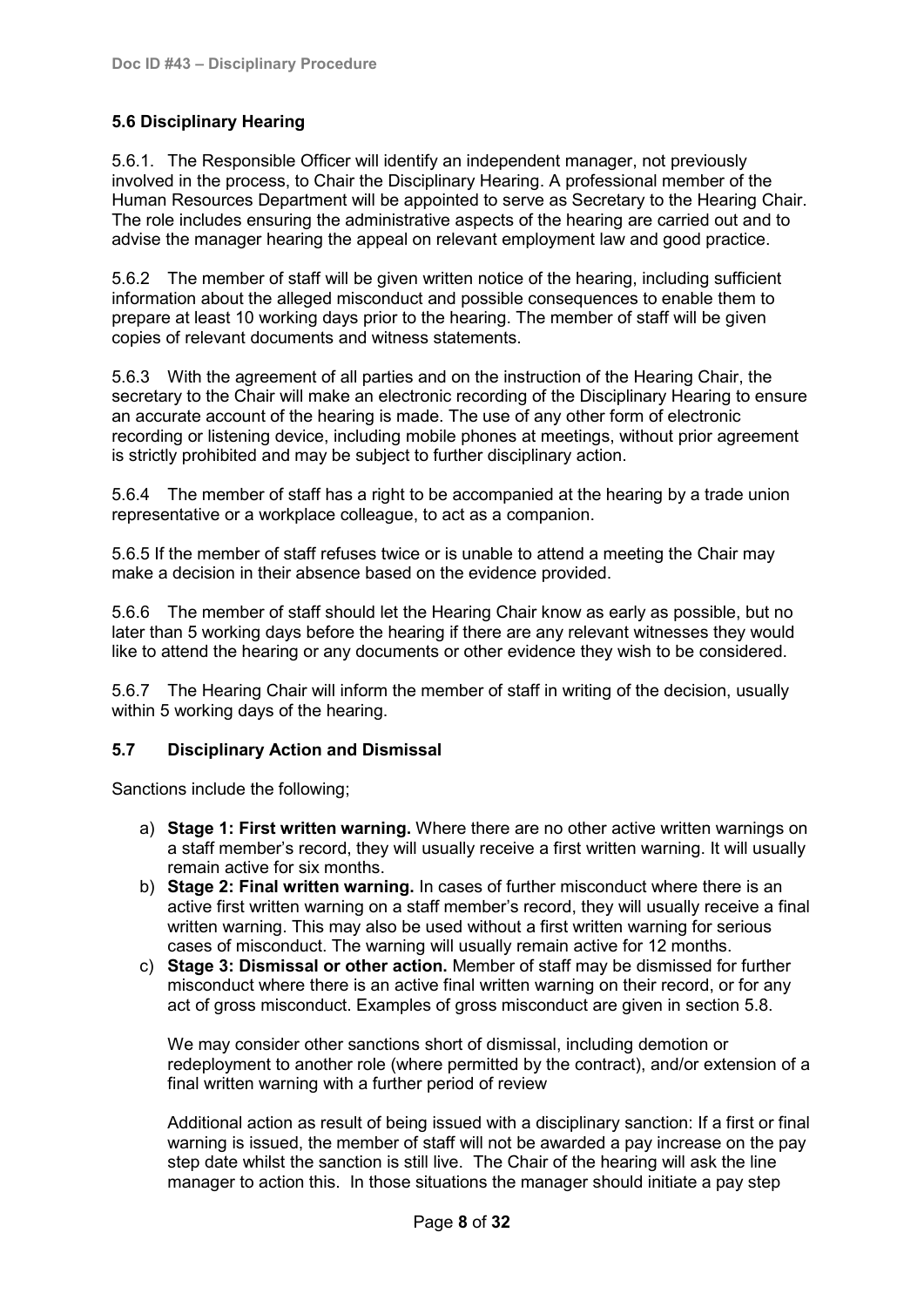review meeting before the expiry of the warning, and if all other requirements have been met, the member of staff will progress to the next pay step effective from the date after the warning expires.

In addition to the issue of a final written warning the following actions may be appropriate:

- Transfer to another department/location/site
- Demotion or downgrading without pay protection
- Change of shift or working pattern

# <span id="page-8-0"></span>**5.8 Appeals**

5.8.1 The staff member may appeal in writing to the Chief People Officer, stating the full grounds of appeal, within 10 working days of the date on which the decision was sent or given to the staff member.

5.8.2 The appeal letter should include all documents in support of the appeal, although the staff member may submit further documents up until a minimum of 5 working days before the date of the appeal hearing. Any documents submitted outside of this timeframe may not be considered. The appeal document and any supporting documents are considered to be the member of staff's statement of case.

5.8.3 An appeal meeting will be held, normally within 10 working days of receiving the appeal. This will be dealt with impartially by a more senior manager or Non-Executive Director who has not previously been involved in the case. The staff member will have a right to bring a companion; the companion may be either a trade union representative or a colleague.

5.8.4 A professional member of the Human Resources Department will be appointed to serve as Secretary to the manager hearing the appeal. The role includes ensuring the administrative aspects of the hearing are carried out and to advise the manager hearing the appeal on relevant employment law and good practice.

5.8.5 The staff member will be given copies of relevant management response documents, 5 working days before the appeal hearing.

5.8.6 The final decision will be confirmed in writing, usually within 5 working days of the appeal hearing. There is no further right of appeal.

5.8.7 In cases of appeal against a dismissal, the date of which the dismissal takes effect will not be delayed pending the outcome of the appeal hearing.

# <span id="page-8-1"></span>**5.9 Gross Misconduct (Appendix B)**

5.9.1. Gross misconduct will usually result in dismissal without warning, with no notice or payment in lieu of notice (summary dismissal).

5.9.2 The following are examples of matters that are normally regarded as gross misconduct:

- a) theft or fraud
- b) physical violence (see appendix G) or bullying
- c) deliberate and serious damage to property
- d) serious misuse of the Trust's property or name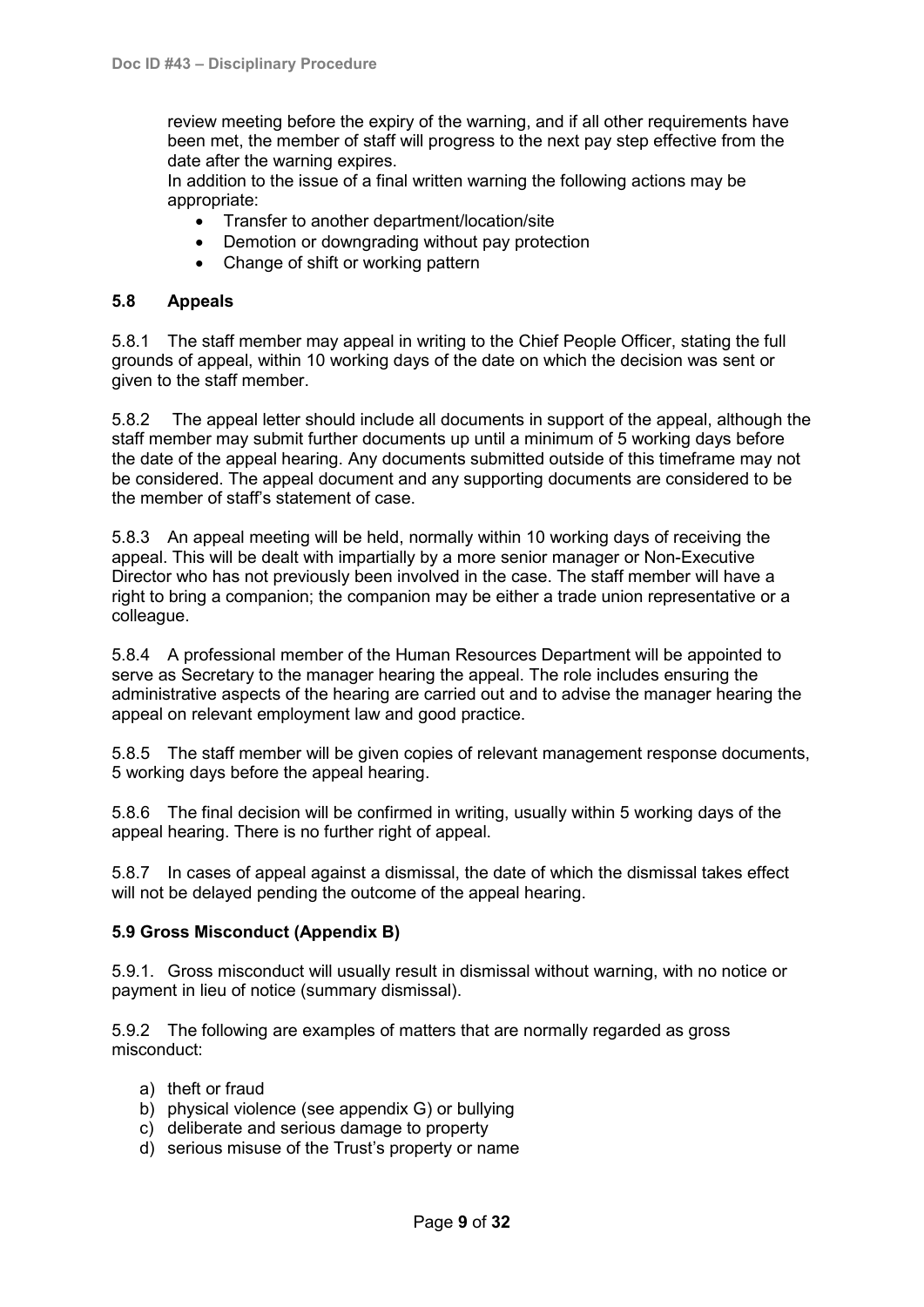- e) deliberately accessing internet sites containing pornographic, offensive or obscene material
- f) serious insubordination
- g) unlawful discrimination or harassment
- h) bringing the Trust into disrepute
- i) serious incapability at work brought on by alcohol or illegal drugs in accordance with the Substance Misuse Policy
- j) causing loss, damage or injury through serious negligence
- k) clinical misconduct/compromise of patient safety
- l) a serious breach of health and safety rules
- m) a serious breach of confidence

This list is intended as a guide and is not exhaustive; further details can be found at Appendix B.

#### <span id="page-9-0"></span>**5.10 Referral to External Bodies**

Depending on the allegations, where an employee is registered with a professional body, such as registered nurse, midwife, or other, the regulatory body may be notified. This decision will be taken by the most senior professional lead from the Division, in conjunction with the relevant professional lead for the Trust such as ADN, Chief Pharmacist, Lead AHP etc. All referrals will be logged and overseen by the Lead nurse for workforce. See Professional Registration Policy for more details.

Where allegations concern the safeguarding of children of vulnerable adults, the Trust Safeguarding Lead must be notified without delay. See Policy for Safeguarding Allegations Against Staff.

The Trust has a legal duty to refer to the Disclosure and Barring Service if a member of staff has been removed from a regulated activity, see Disclosure and Barring Service Policy for more details.

Where appropriate, investigations by the counter fraud team, or other agencies, such as police or social services, may be carried out separately from investigations under this procedure. The Trust will give full cooperation and in these circumstances the Trust will only delay carrying out internal investigations following the disciplinary procedure where absolutely necessary. See Anti-Fraud Bribery and Corruption Policy and Protocol for Parallel Criminal and Disciplinary Investigations.

Where cases include serious personal data breaches likely to result in a risk to the rights and freedoms of data subjects, the Trust has a legal duty to report such cases to the Information Commissioners Office within 72 hours via the Trust's Data Protection Officer.

#### <span id="page-9-1"></span>**5.11 External Advice**

Employees are able to access further guidance on employment issues from the following bodies;

The Advisory, Conciliation and Arbitration Service **(**Acas**)** - [Acas | Making working life better](https://www.acas.org.uk/)  [for everyone in Britain](https://www.acas.org.uk/)

Citizens Advice - [Citizens Advice](https://www.citizensadvice.org.uk/)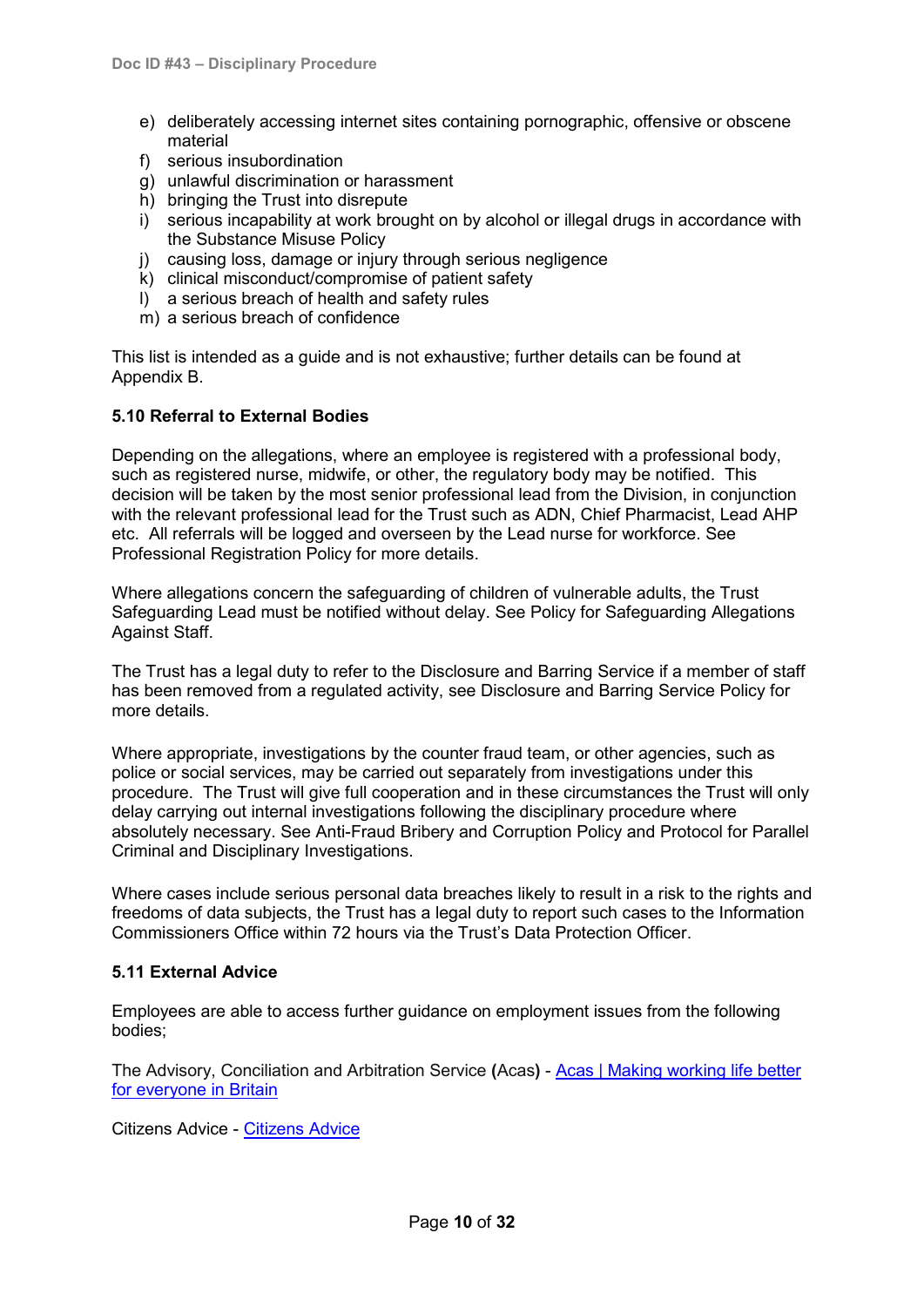# <span id="page-10-0"></span>**6. Equality and Human Rights Statement**

6.1 An Equality and Human Rights Impact assessment has been carried out and is documented in appendix A.

# <span id="page-10-1"></span>**7. Training**

7.1 Please refer to the Induction and Mandatory training policy and the Training Needs Analysis.

7.2 On-line guidance of the policies referred to in this policy can be found via the Extranet Page or the Human Resources Department.

# <span id="page-10-2"></span>**8. Data protection**

8.1 When managing employees under the Disciplinary Procedure, the Trust processes personal data collected in accordance with its Data Protection Policy. Data collected from the point at which the Trust commences action under the procedure is held securely and accessed by, and disclosed to, individuals only for the purposes of managing their performance. Inappropriate access or disclosure of employee data constitutes a data breach and should be reported in accordance with the organisation's Data Protection policy immediately. It may also constitute a disciplinary offence, which will be dealt with under the Trust's Disciplinary Procedure.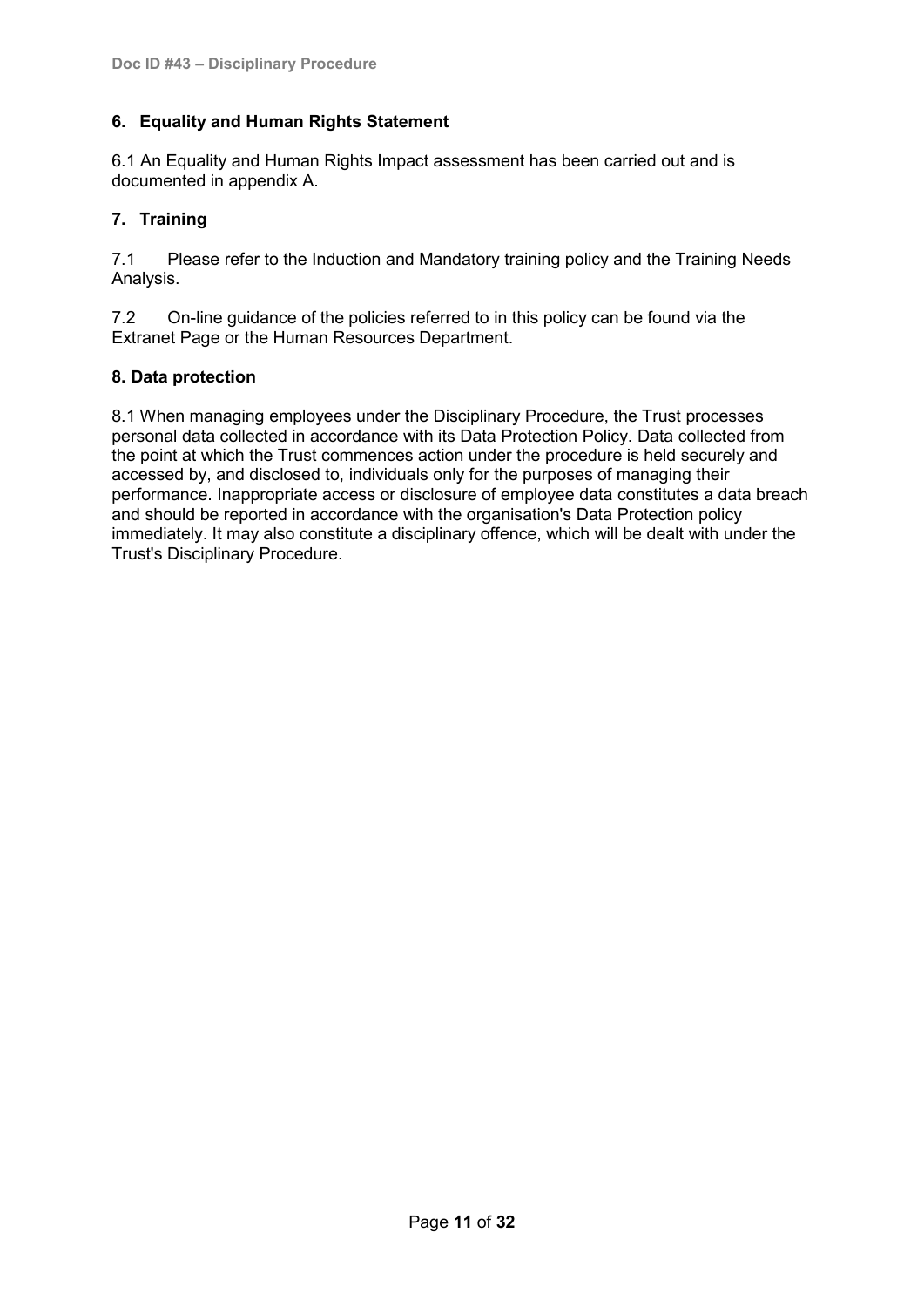# **9. Monitoring Compliance with the Document**

# **Monitoring Table**

<span id="page-11-0"></span>

| <b>Element to</b><br>be Monitored                                              | Lead                          | <b>Tool for</b><br><b>Monitoring</b> | <b>Frequency</b> | <b>Responsible</b><br>Individual/Group/<br><b>Committee for</b><br>review of<br>results/report | Responsible individual/<br>group/ committee for<br>acting on<br>recommendations/action<br>plan | <b>Responsible</b><br>individual/group/<br>committee for<br>ensuring action<br>plan/lessons<br>learnt are<br>Implemented |
|--------------------------------------------------------------------------------|-------------------------------|--------------------------------------|------------------|------------------------------------------------------------------------------------------------|------------------------------------------------------------------------------------------------|--------------------------------------------------------------------------------------------------------------------------|
| No. and level<br>of sanction<br>per year --<br>including<br>agreed<br>outcomes | Head of<br>Operational<br>HR. | Selenity                             | Annual           | <b>Trust Board</b>                                                                             | <b>HR SMT</b>                                                                                  | <b>HR SMT</b>                                                                                                            |
| Staff with<br>protected<br>characteristics                                     | Head of<br>Operational<br>HR. | Selenity                             | Annual           | <b>POD</b>                                                                                     | <b>HR SMT</b>                                                                                  | <b>HR SMT</b>                                                                                                            |
|                                                                                |                               |                                      |                  |                                                                                                |                                                                                                |                                                                                                                          |
|                                                                                |                               |                                      |                  |                                                                                                |                                                                                                |                                                                                                                          |
|                                                                                |                               |                                      |                  |                                                                                                |                                                                                                |                                                                                                                          |
|                                                                                |                               |                                      |                  |                                                                                                |                                                                                                |                                                                                                                          |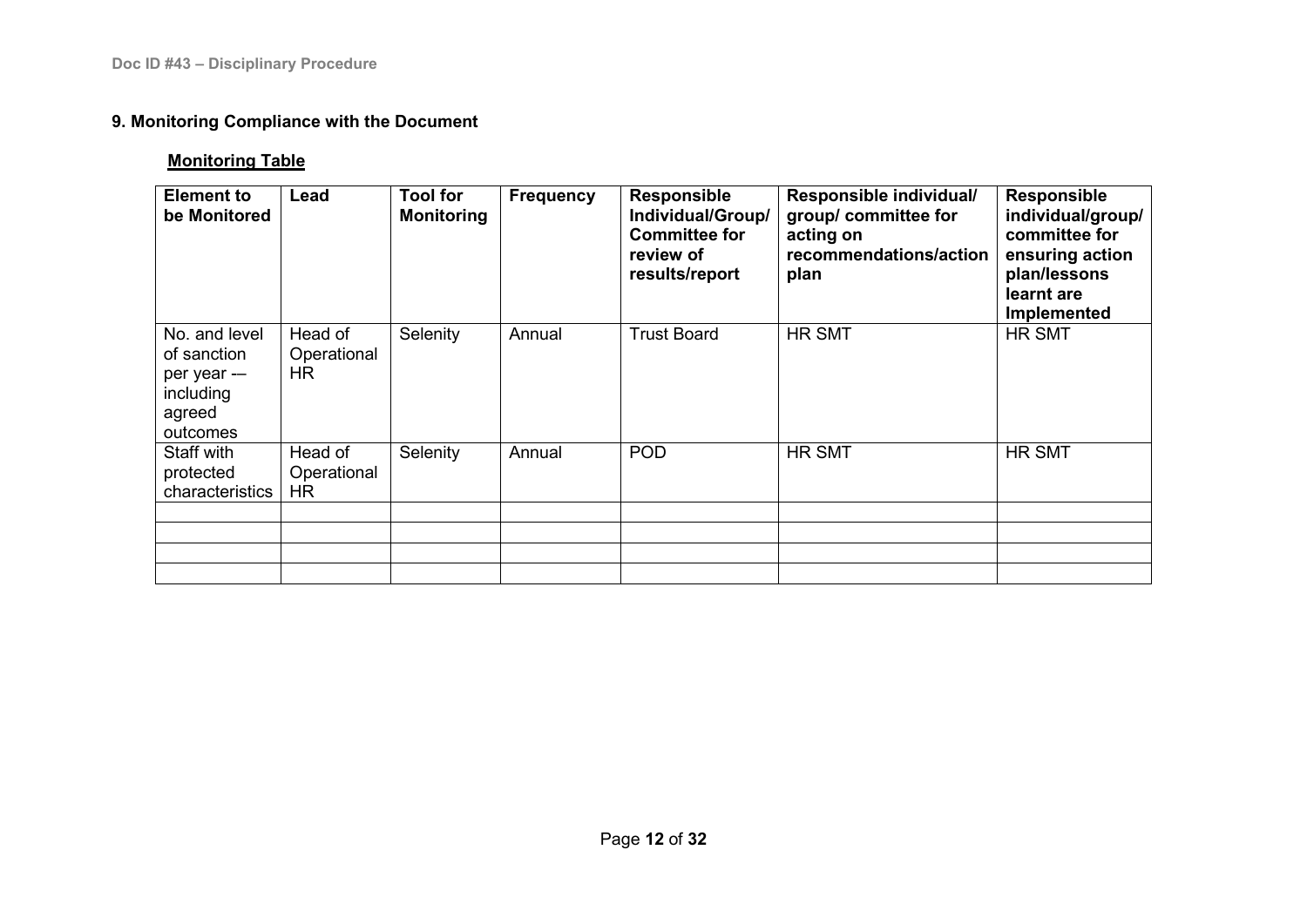# <span id="page-12-0"></span>**10. References**

- Employment Rights Act 1996
- Employment Relations Act 2004
- Employment Act 2008
- Protocol for Parallel Criminal and Disciplinary Investigations <http://nww.esht.nhs.uk/finance/cfs/>
- Advisory, Conciliation and Arbitration Service (ACAS) Acas | Making working life [better for everyone in Britain](https://www.acas.org.uk/) - NHS Improvements Dido Harding letter 24 May 2010 with guidance relating to the management and oversight of local investigation and disciplinary procedures
- NHS Resolution "Being Fair Supporting and Just and Learning Culture for staff and patients following incidents in the NHS [Being fair report -](https://resolution.nhs.uk/resources/being-fair-report/) NHS Resolution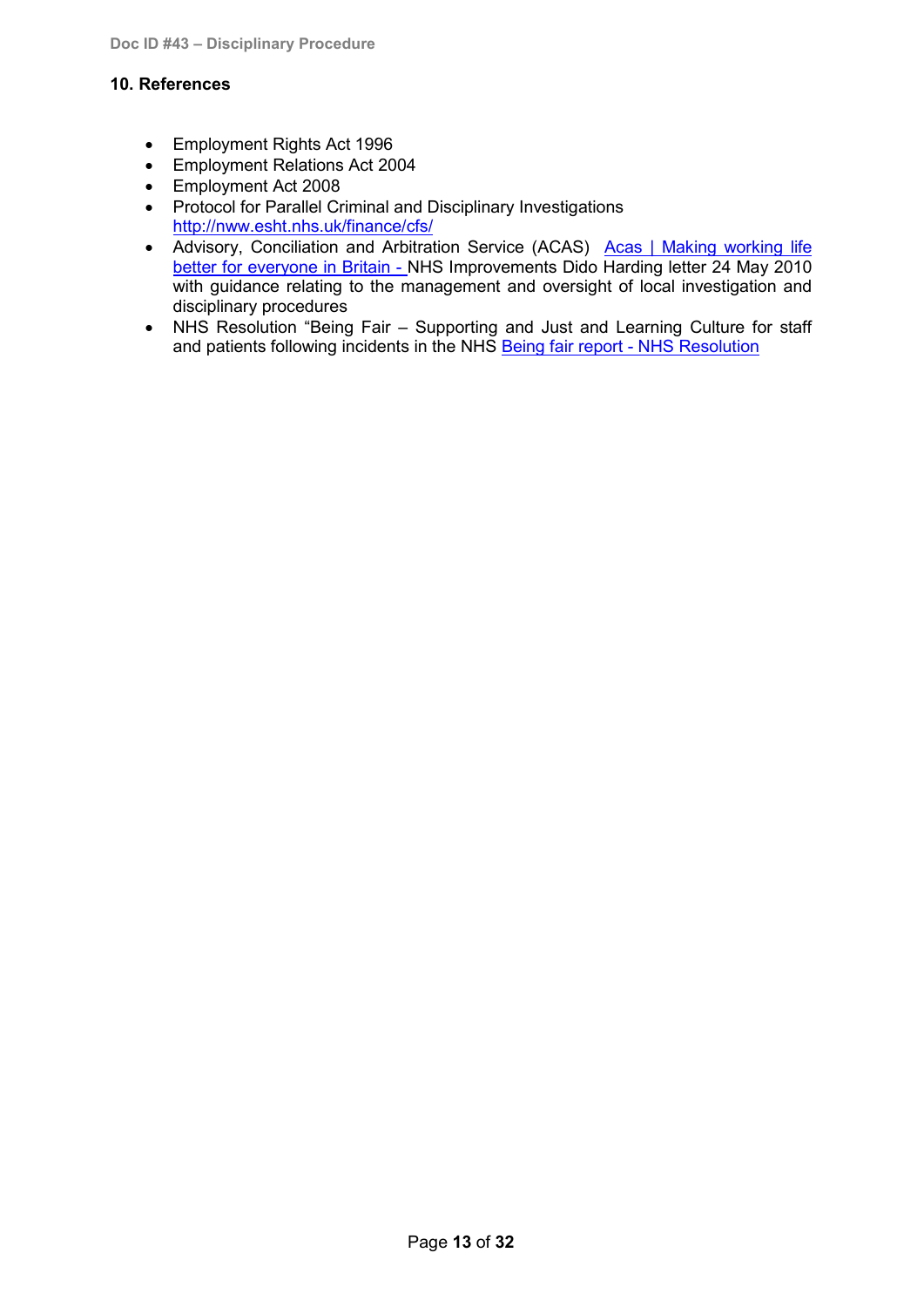<span id="page-13-0"></span>A Due Regard, Equality & Human Rights Analysis form must be completed for all procedural documents used by East Sussex Healthcare NHS Trust. Guidance for the form can be found [here on the Equality and Diversity Extranet page.](http://nww.esht.nhs.uk/wp-content/uploads/2012/05/Due-Regard-Equality-and-Human-Rights-Analysis.doc)

# **Due Regard, Equality & Human Rights Analysis**

#### **Title of document:** Disciplinary Procedure

Who will be affected by this work? E.g. staff, patients, service users, partner organisations etc.

#### All staff

# **Please include a brief summary of intended outcome:**

To help maintain those standards and to ensure fairness and consistency when dealing with allegations of misconduct.

|                |                                                                                     | Yes/No       | Comments, Evidence & Link to<br>main content |  |  |  |  |
|----------------|-------------------------------------------------------------------------------------|--------------|----------------------------------------------|--|--|--|--|
|                | Does the work affect one group less or more favourably than another on the basis    |              |                                              |  |  |  |  |
| $\mathbf{1}$ . | of: (Ensure you comment on any affected characteristic and link to main policy with |              |                                              |  |  |  |  |
|                | page/paragraph number)                                                              |              |                                              |  |  |  |  |
|                | Age<br>$\bullet$                                                                    | Yes          | Section 4.3,                                 |  |  |  |  |
|                | Disability (including carers)<br>$\bullet$                                          | <b>Yes</b>   | Section 4.3,                                 |  |  |  |  |
|                | Race<br>$\bullet$                                                                   | <b>Yes</b>   | Section 4.3.                                 |  |  |  |  |
|                | Religion & Belief<br>$\bullet$                                                      | Yes          | Section 4.3.                                 |  |  |  |  |
|                | Gender<br>$\bullet$                                                                 | <b>Yes</b>   | Section 4.3,                                 |  |  |  |  |
|                | <b>Sexual Orientation (LGBT)</b><br>$\bullet$                                       | Yes          | Section 4.3,                                 |  |  |  |  |
|                | <b>Pregnancy &amp; Maternity</b><br>$\bullet$                                       | Yes          | Section 4.3.                                 |  |  |  |  |
|                | Marriage & Civil Partnership<br>$\bullet$                                           | <b>Yes</b>   | Section 4.3.                                 |  |  |  |  |
|                | <b>Gender Reassignment</b><br>$\bullet$                                             | <b>Yes</b>   | Section 4.3.                                 |  |  |  |  |
|                | <b>Other Identified Groups</b>                                                      |              |                                              |  |  |  |  |
|                | Is there any evidence that some groups                                              |              | Section 4.3,                                 |  |  |  |  |
| 2.             | are affected differently and what is/are                                            |              |                                              |  |  |  |  |
|                | the evidence source(s)?                                                             |              |                                              |  |  |  |  |
| 3.             | What are the impacts and alternatives of                                            | Section 4.3, |                                              |  |  |  |  |
|                | implementing / not implementing the                                                 |              |                                              |  |  |  |  |
|                | work / policy?<br>Please evidence how this work / policy                            | Section 4.3, |                                              |  |  |  |  |
| 4.             | seeks to "eliminate unlawful                                                        |              |                                              |  |  |  |  |
|                | discrimination, harassment and                                                      |              |                                              |  |  |  |  |
|                | victimisation" as per the Equality Act                                              |              |                                              |  |  |  |  |
|                | 2010?                                                                               |              |                                              |  |  |  |  |
| 5.             | Please evidence how this work / policy                                              | Section 4.3, |                                              |  |  |  |  |
|                | seeks to "advance equality of                                                       |              |                                              |  |  |  |  |
|                | opportunity between people sharing a                                                |              |                                              |  |  |  |  |
|                | protected characteristic and those who                                              |              |                                              |  |  |  |  |
|                | do not" as per the Equality Act 2010?                                               |              |                                              |  |  |  |  |
| 6.             | Please evidence how this work / policy                                              | Section 4.3, |                                              |  |  |  |  |
|                | will "Foster good relations between                                                 |              |                                              |  |  |  |  |
|                | people sharing a protected                                                          |              |                                              |  |  |  |  |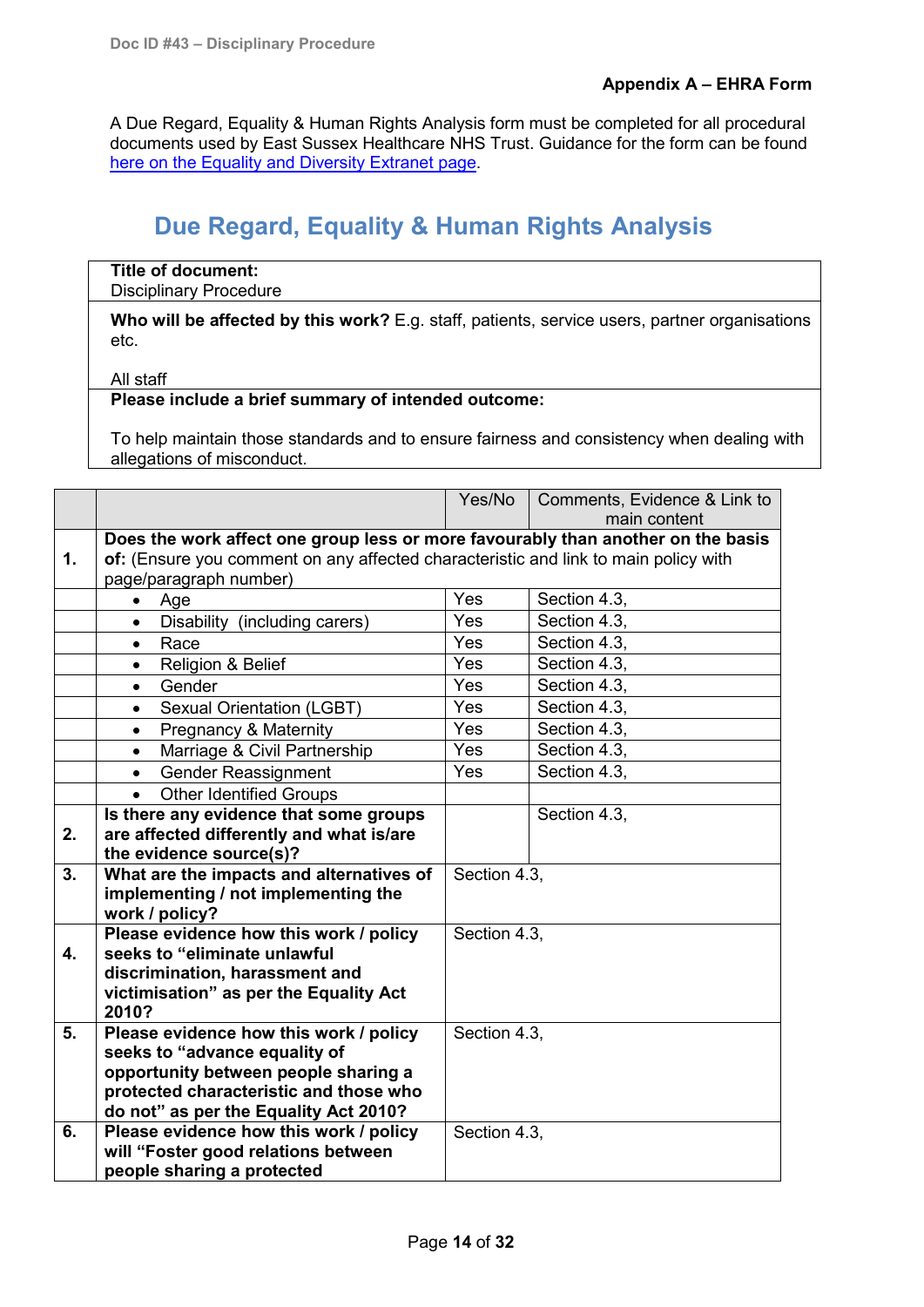|    | characteristic and those who do not" as<br>per the Equality Act 2010?                                                                                                                                                                           |              |
|----|-------------------------------------------------------------------------------------------------------------------------------------------------------------------------------------------------------------------------------------------------|--------------|
| 7. | Has the policy/guidance been assessed<br>in terms of Human Rights to ensure<br>service users, carers and staff are<br>treated in line with the FREDA principles<br>(fairness, respect, equality, dignity and<br>autonomy)                       | Section 4.3. |
| 8. | Please evidence how have you engaged<br>stakeholders with an interest in<br>protected characteristics in gathering<br>evidence or testing the evidence<br>available?                                                                            | <b>WPPG</b>  |
| 9. | Have you have identified any negative<br>impacts or inequalities on any protected<br>characteristic and others? (Please<br>attach evidence and plan of action<br>ensure this negative impact / inequality<br>is being monitored and addressed). | Section 4.3. |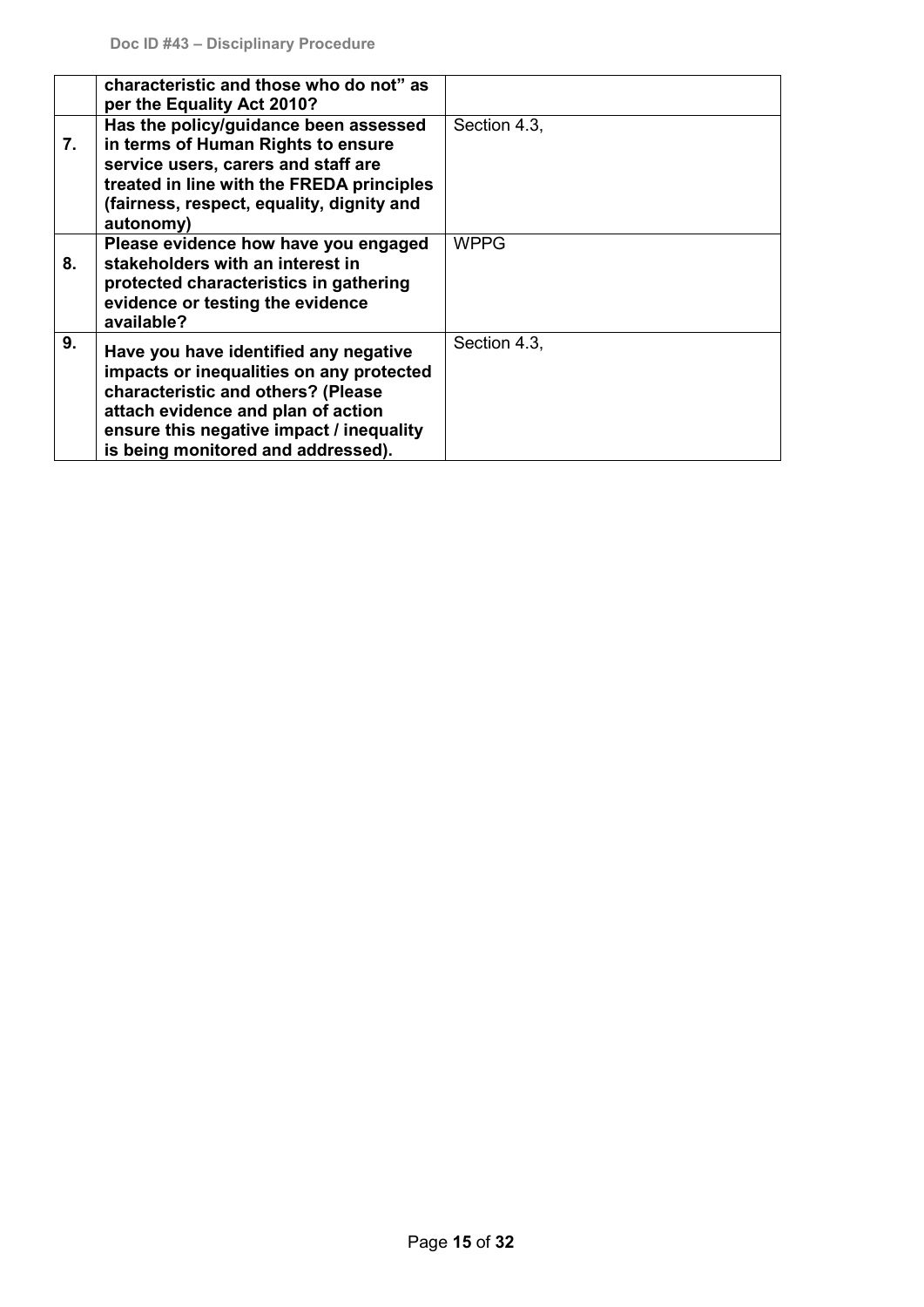# <span id="page-15-0"></span>**Appendix B** *EAST SUSSEX HEALTHCARE NHS TRUST*

### *DISCIPLINARY STANDARDS*

Disciplinary standards and procedures are produced to ensure that you are aware of the standards of conduct expected of you and the type of conduct that will warrant disciplinary action including summary dismissal.

The following list has been drawn up to enable you to know and understand the types of conduct that will warrant disciplinary action and describe the Trust's approach to issues of staff misconduct but should not be regarded as exhaustive or complete

- **1 Examples of conduct warranting disciplinary action**
- 1.1 Failure to knowingly carry out duties satisfactorily.<br>1.2 Failure to obey reasonable instructions
- Failure to obey reasonable instructions.
- 1.3 Acts of insubordination.
- 1.4 Failure to comply with the Infection Control Policy.
- 1.5 Persistent failure to wear ID badge(s) or adhere to dress codes.
- 1.6 Failure to administer drugs in accordance with NMC guidelines.
- 1.7 Persistent bad timekeeping.
- 1.8 Unauthorised absence without good reason.<br>1.9 Unauthorised or inappropriate use of NHS pr
- 1.9 Unauthorised or inappropriate use of NHS property.<br>1.10 Smoking within Trust premises
- Smoking within Trust premises.
- 1.11 Using offensive language.
- 1.12 Other actions considered a breach of good conduct and/or likely to bring the Trust into disrepute.
- 1.13 Failure to provide an efficient, safe and high quality service with concern and respect for the feelings and well-being of other employees, patients and visitors.
- 1.14 Failure to observe the Trust internal policies.
- 1.15 Failure to follow the correct procedure for dealing with the media.
- 1.16 Inappropriate use of the internet.
- 1.17 Making malicious complaints under the Dignity at Work or Whistle blowing Policy.
- 1.18 Serious or persistent breach of Trust values.

# **2 Examples of Conduct Warranting Dismissal**

2.1 There are in addition, certain types of conduct which are considered so serious as to constitute 'gross misconduct' and to warrant dismissal with no previous warnings and no notice or pay in lieu of notice.

#### 2.1.1 **Dishonesty/Fraud**

- (a) Unauthorised possession or use of Trust property. E.g. removing Trust property from site. This includes property belonging to patients, visitors or other member of staff or installation of unauthorised software.
- (b) Deliberate falsification of records or the deliberate attempt to obtain money from the Trust by false pretences or from a member of the public in the course of official duties. This includes misrepresentation of entitlement to expenses or allowances; overtime or mileage claims
- (c) Falsification or misrepresentation of timesheets or clock cards.
- (d) The unauthorised receipt of money, goods, favours or hospitality in respect of any service rendered.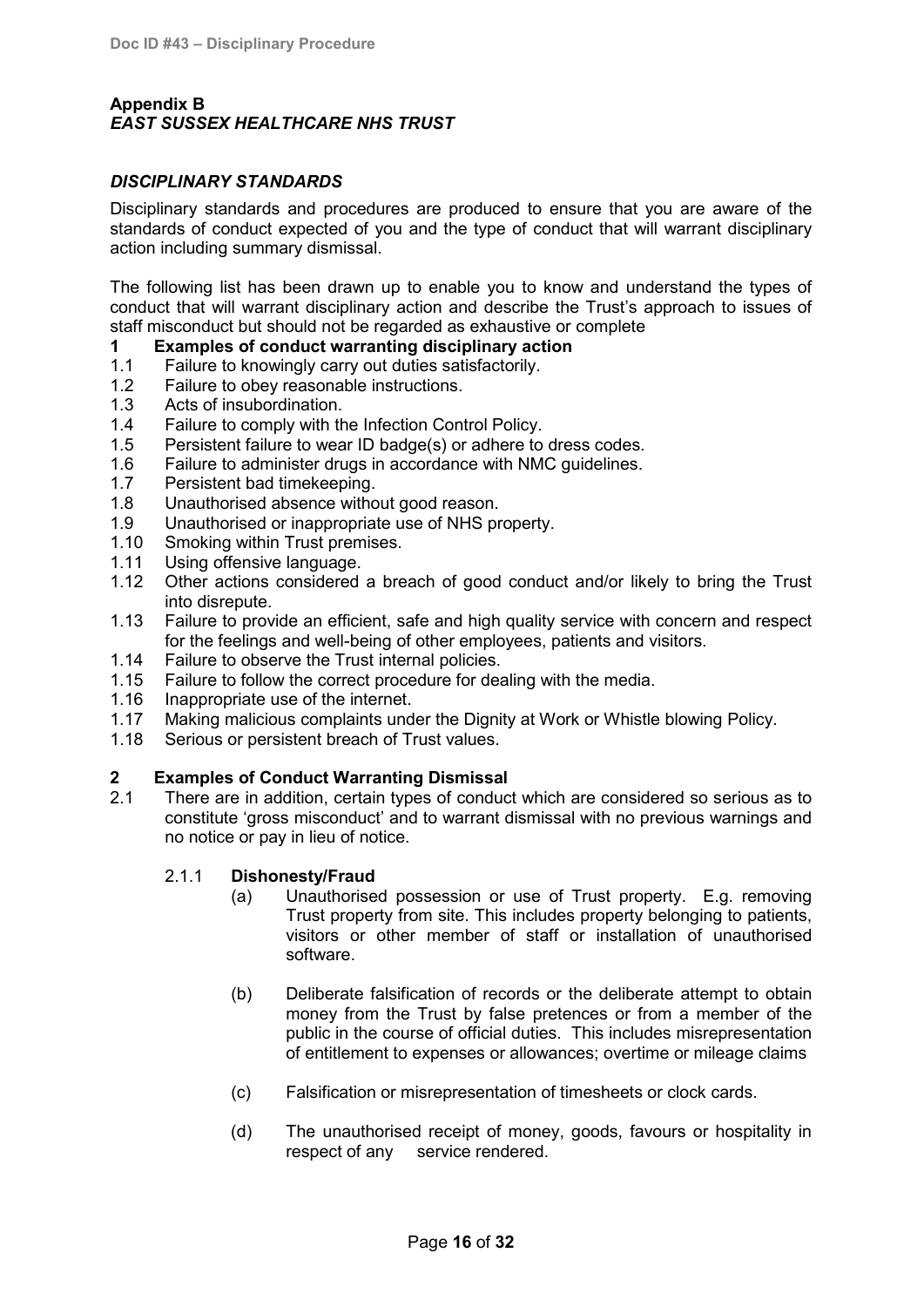- (e) Giving or receiving a bribe in the form of a financial or other advantage to encourage the recipient to perform their functions improperly.
- (f) Undertaking paid or unpaid employment whilst claiming sick pay from the Trust or whilst on suspension from duty.
- (g) Any deliberate action that causes financial loss to the Trust.

#### 2.1.2 **Failure to Disclose an Interest**

(a) Any action which is contrary to the Trust's Standing Orders or Standing Financial Instructions.

#### 2.2 **Assault**

2.2.1 Any assault or attempt to cause injury (including verbal assault) upon a patient member of the public, or other employee that takes place on Trust premises or whilst on duty, including threats of serious assaults.

#### 2.3 **Bullying and Harassment**

- 2.3.1 Any uninvited, unwelcome or unreciprocated behaviour of a sexual or social nature which is offensive to the person involved and causes that person to feel threatened, humiliated or embarrassed, or which compromise the protection of whistleblowers.
- 2.3.2 Any acts of harassment or discriminating behaviour so as to prejudice the health, safety and well-being of staff or others.
- 2.3.3 Serious breach of the Dignity at Work Policy.

#### 2.4 **Gross Carelessness**

2.4.1 Any actions, or failure to act, which threatens the health or safety of a patient, member of the public or another member of staff on Trust premises or which may bring the Trust into disrepute.

# 2.5 **Malicious Damage**

2.5.1 To Trust property or to the property of patients visitors or staff.

#### 2.6 **Being Unfit for Duty**

- 2.6.1 Through the effect of, for example, drink or drugs (subject to the recommendations within the Substance Misuse Policy) or by being asleep on duty when not appropriate.
- 2.6.2 Failure to report any contagious or infectious disease or any other hazard which may endanger the health of other staff, patients or visitors.

#### 2.7 **Breach of Contract**

2.7.1 Conduct or behaviour which may render continuation of employment impossible or undesirable.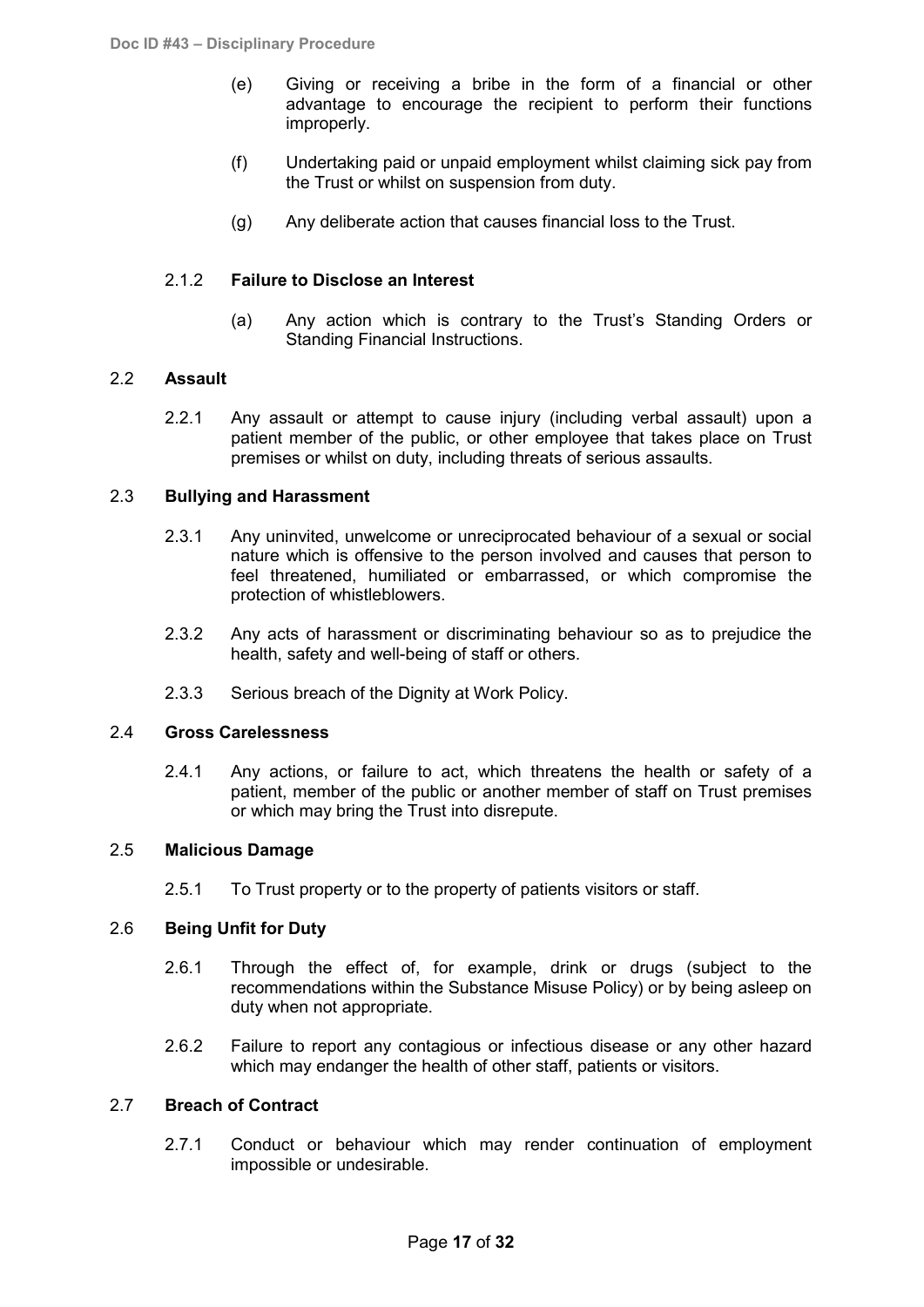- 2.7.2 Action which results in loss of trust and confidence in the employee's capacity to continue to be employed by the Trust.
- 2.7.3 Breach of statutory requirements, e.g. Prevention of Illegal Working, Loss of Professional Registration, etc.
- 2.7.4 Conviction under court proceedings or cautions which in the opinion of the Trust renders the employee unsuitable to continue the duties for which they are employed.
- 2.7.5 Unauthorised possession, custody or control of illegal drugs on the premises.

#### 2.8 **Confidentiality/Unauthorised Disclosure of Information**

- 2.8.1 Failure to keep safe all personal information in relation to patients, their relatives or staff members
- 2.8.2 Breach of trust or misuse or unauthorised disclosure of any confidential information or data, documents or information relating to individual patients, members of staff, or affairs of the Trust.

#### 2.9 **Intentionally Making False Statements**

- 2.9.1 Falsifying documents, for example when incidents or accidents are being investigated, or when applying for employment, transfer or promotion, or in connection with medical examinations relating to the Trust.
- 2.9.2 Failure to disclose a previous conviction under the Rehabilitation of Offenders Act in securing employment with the Trust.
- 2.9.3 False Qualifications , false identity or immigration documentation or right to work and reside documentation

#### **3 Special Rules**

3.1 Breach of departmental rules/codes (e.g. concerning safe handling of dangerous substances, radiological safety or operation of machinery).

# **4 Statutory Registration**

4.1 Certain staff are required by law to be registered with a particular body. If such registration or membership lapses or is cancelled the Trust will take immediate action to terminate the contract of employment of the members of staff concerned. See Professional Registration Policy.

#### **5 Loss of Driving Licence**

5.1 Staff employed in posts for which there is a contractual requirement for the possession of a valid driving licence must inform their supervisor/manager if that licence is withdrawn for any reason. Failure to do this may result in summary dismissal. Where a person who is employed in such a post loses his licence their contract of employment may be terminated. Alternative working arrangements or employment will be considered in such cases but will be offered in the following circumstances only: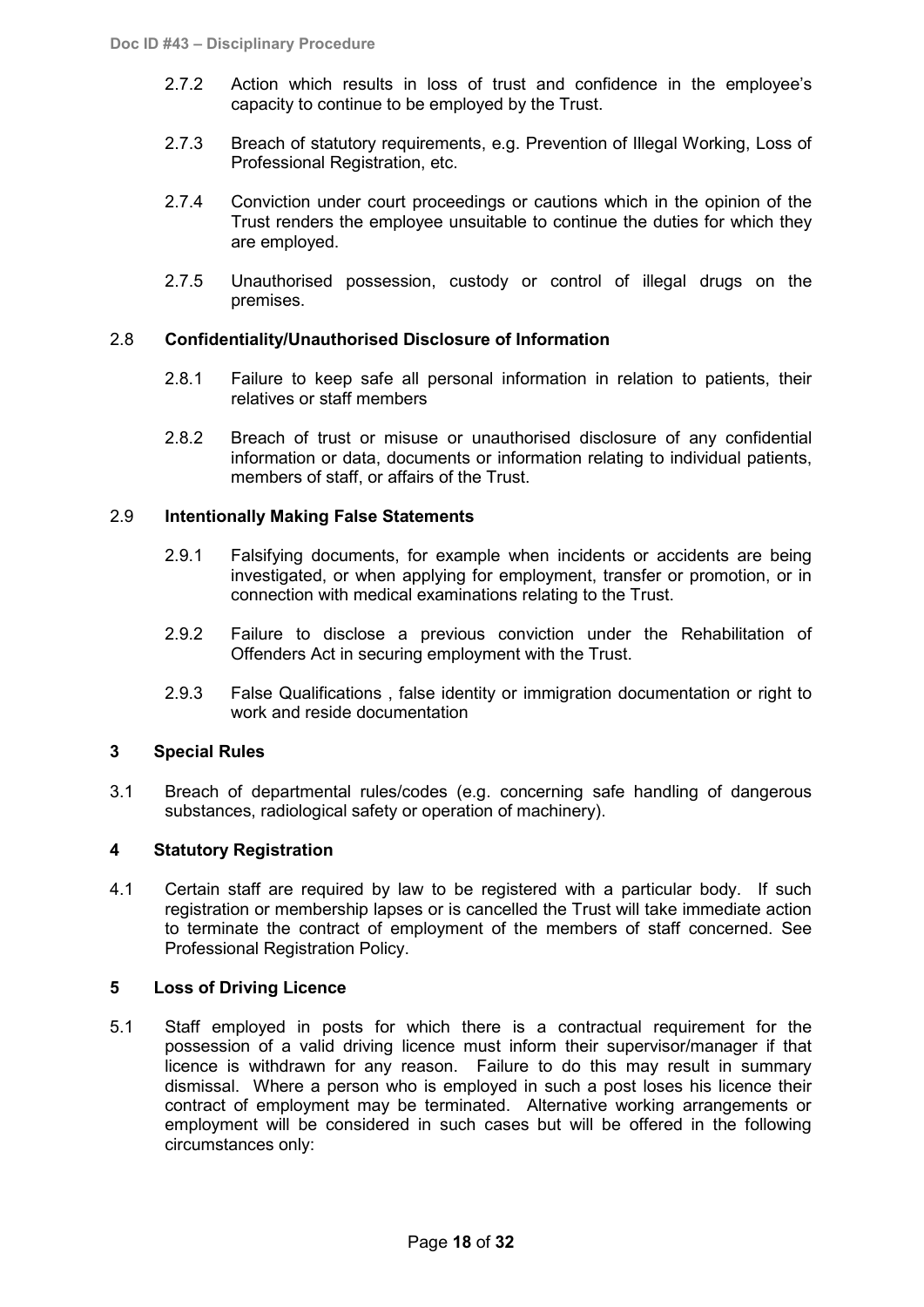- 5.1.1 When alternative work arrangements may be made without detriment to the Trust's purpose and its patients and other staff members
- 5.1.2 Where a suitable alternative vacancy exists at the material time.<br>5.1.3 When the circumstances of the case merit such an offer being m
- When the circumstances of the case merit such an offer being made.

#### **6 Fraud**

6.1 Where there is a conduct issue that involves a matter of Fraud, Bribery or Corruption or financial impropriety, the Trust will notify the Trusts Counter Fraud Service and a counter fraud investigation may take place as outlined in the Trust's Anti-Fraud Bribery and Corruption Policy. If there are possible grounds for disciplinary action the Trust will carry out its own investigation and hearing under this disciplinary procedure.

#### **7 Professional Bodies**

7.1 Employees who are subject to standards of performance/behaviour of professional bodies (e.g. NMC, GMC,HCPC, CSP) are reminded that the Trust has a duty to report instances of sub-standard performance or conduct to the appropriate body as well as carrying out its own investigation and taking disciplinary action in appropriate cases.

#### **8 Independent Safeguarding Authority**

8.1 Employees are reminded that the Trust has a duty to report safeguarding concerns in relation to children or vulnerable adults to the Independent Safeguarding Authority.

#### **9 Criminal Offences Outside Employment**

- 9.1 As part of the usual pre-employment checks all staff, where appropriate, will have had a Disclosure carried out by the Disclosure and Barring Scheme (DBS) prior to appointment. If an employee fails to disclose a caution or conviction which appears on a DBS Disclosure, an investigation will be carried out by Trust Auditors which may result in disciplinary action being taken.
- 9.2 Any employee who is arrested on any charge or served with a summons on a criminal charge whilst employed by the Trust must inform his supervisor/manager as soon as practicable.
- 9.3 Criminal offences/alleged offences outside employment shall not be treated as automatic reasons for dismissal. The main consideration will be:
	- 9.3.1 whether the offence brings into question the employees suitability for their work, or
	- 9.3.2 whether it is unacceptable to other employees or patients or 9.3.3 whether the Trust's reputation could be brought into
	- whether the Trust's reputation could be brought into disrepute if the employee were to remain employed by the Trust or
	- 9.3.4 Whether the employee did not declare the offence within a reasonable timescale of incurring it.
- 9.4 It is stressed, however, that each case will be considered on its merits and that there is no general rule that requires the automatic dismissal of a member of staff who is alleged to have committed an offence outside of employment.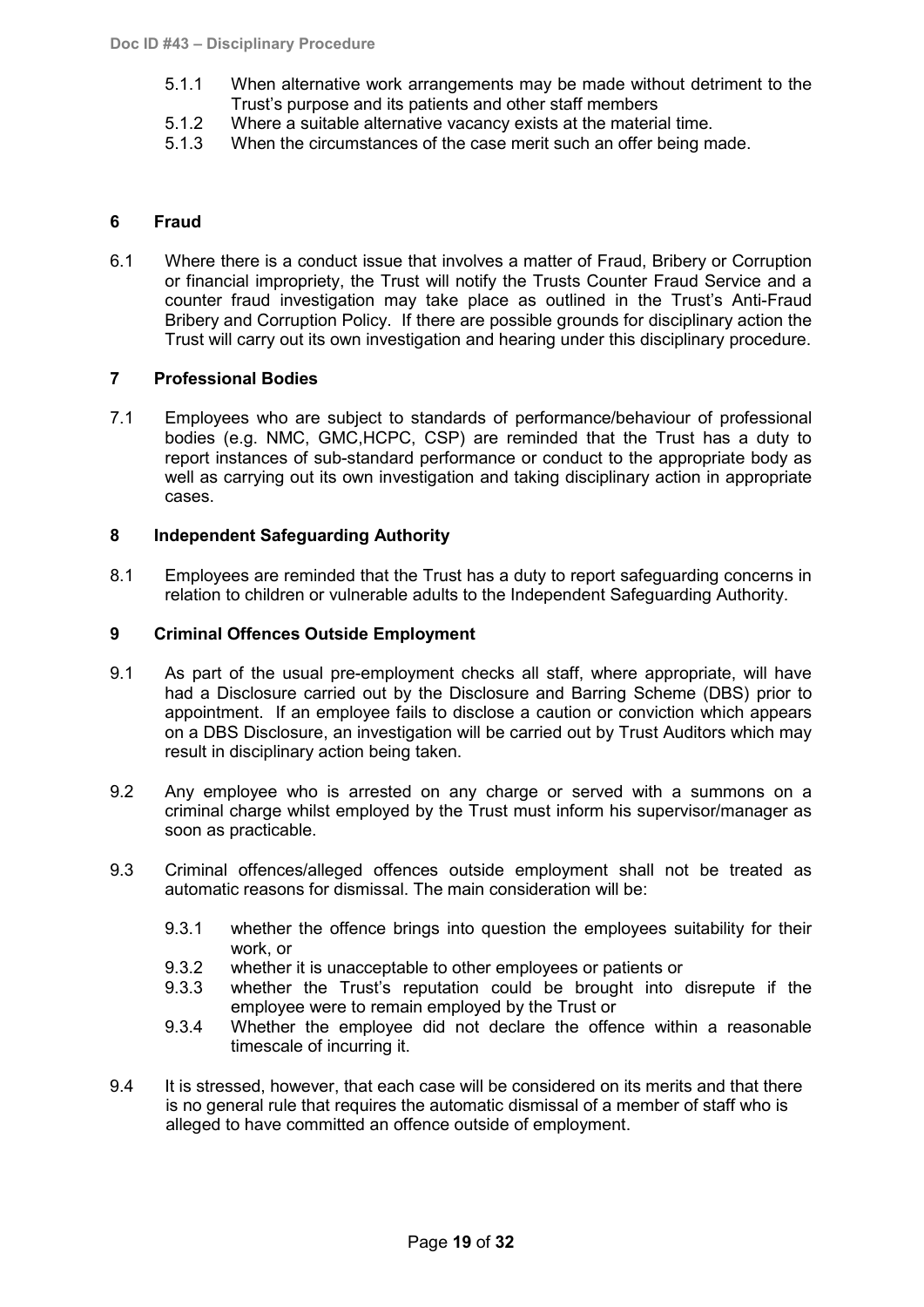

<span id="page-19-0"></span>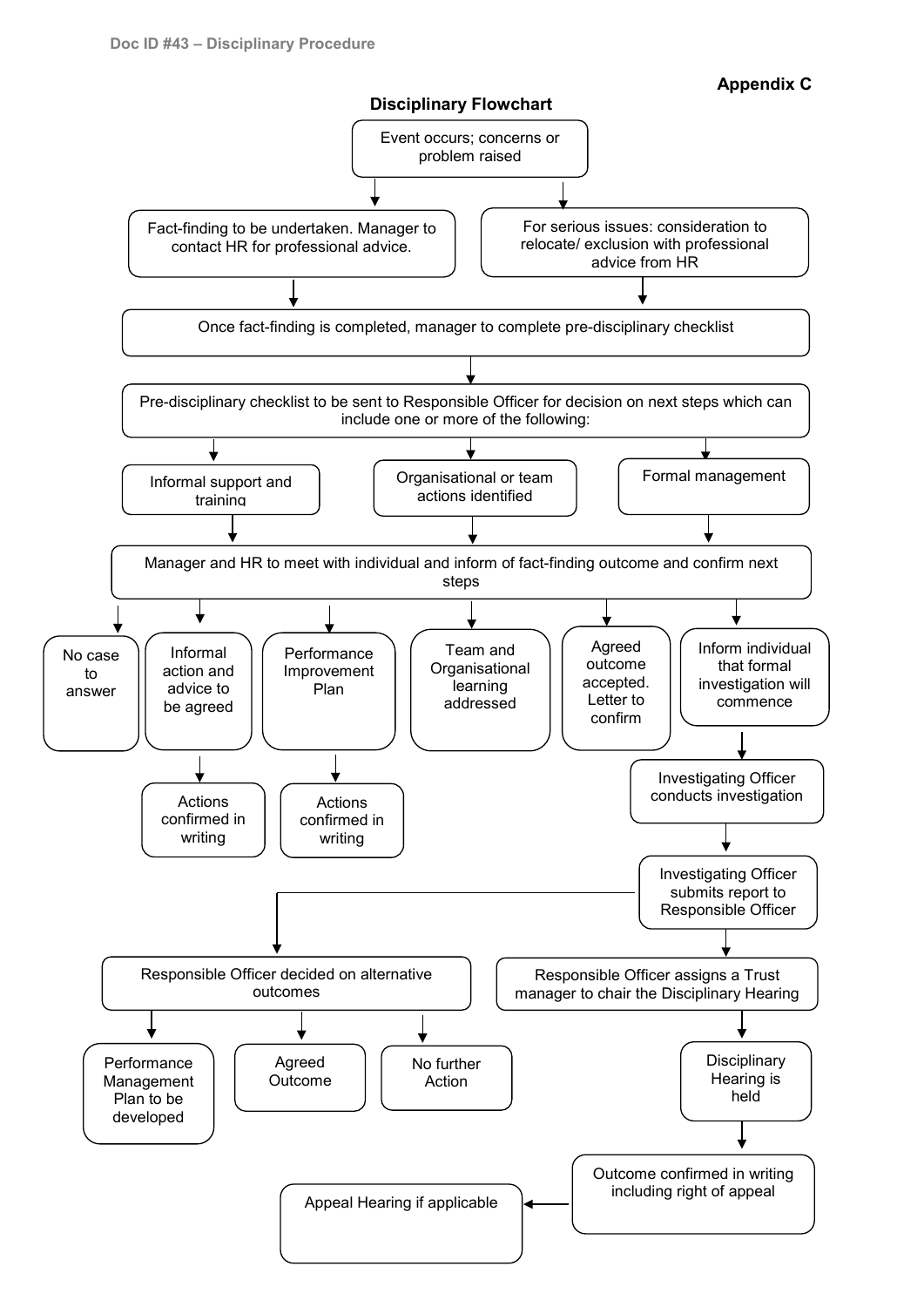

# <span id="page-20-0"></span>**Process of a Disciplinary Hearing**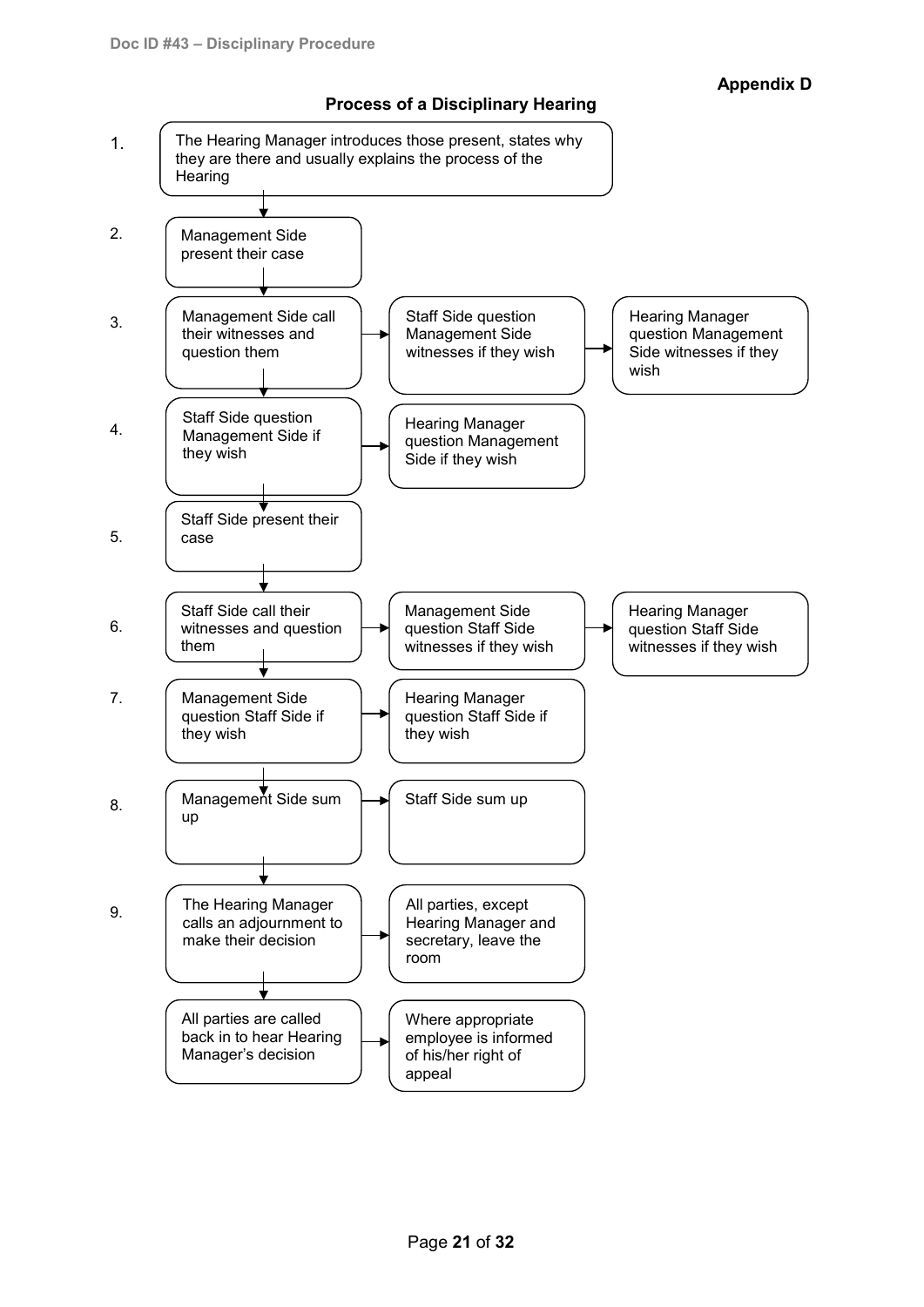**Appendix E**

<span id="page-21-0"></span>

**Process of an Appeal Hearing**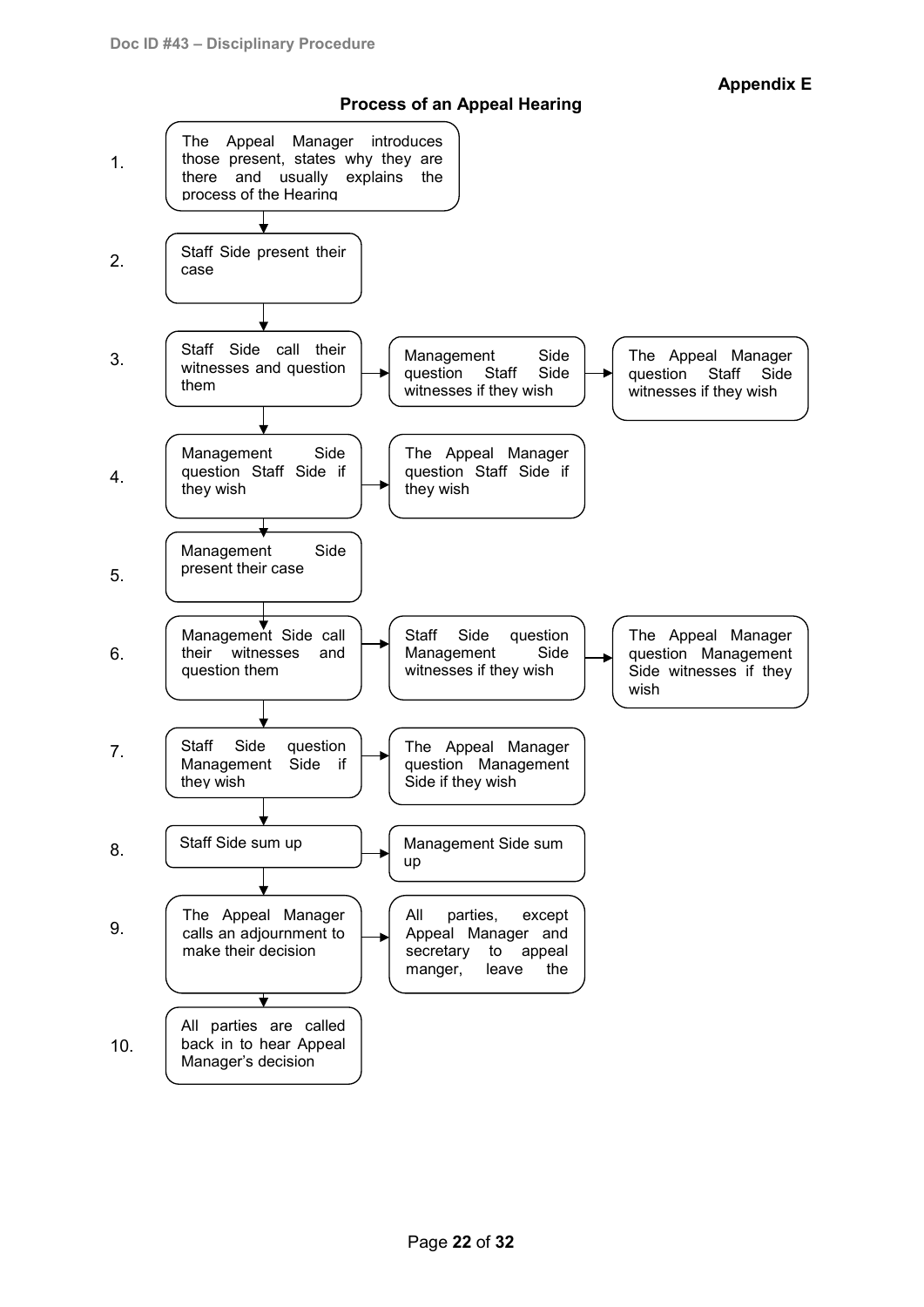# **Pre - Disciplinary Investigation Checklist**

<span id="page-22-0"></span>As we seek to build on a 'Just Culture' in the organisation, a pre-disciplinary investigation checklist has been developed to mitigate against any 'rush to judgement' when entering staff into a formal process. This checklist is to be used by the investigating officer **BEFORE** a decision to formally investigate an employee or worker and once complete must be sent to the HR representative supporting the investigation.

| <b>Employee/Worker</b>     | Click here to enter text. | Role:            | Click here to enter |
|----------------------------|---------------------------|------------------|---------------------|
| Name:                      |                           |                  | text.               |
| <b>Line Manager Name:</b>  | Click here to enter text. | Team/service:    | Click here to enter |
|                            |                           |                  | text.               |
| Area of work:              | Click here to enter text. | <b>Division:</b> | Click here to enter |
|                            |                           |                  | text.               |
| Date of incident           | Click here to enter text. | Location:        | Click here to enter |
|                            |                           |                  | text.               |
| <b>Reason for possible</b> | Click here to enter text. |                  |                     |
| investigation:             |                           |                  |                     |

As a result of using the checklist, it is envisaged that issues are addressed appropriately prior to escalation which will improve overall employee well-being, reduce cost of absence, improve employee relations, the reputation of the Trust and reduce the cost of management time.

*Have you asked yourself the following questions before making a decision to formally investigate the individual concerned?*

#### 1: Deliberate Harm Test

1a. Was there any intention on the part of the employee or worker to cause harm?  $\Box$ Yes □ No

*\* If yes, follow Trust guidance for appropriate management action. This could involve: contact relevant regulatory bodies, suspension of staff, safeguarding and referral to police and investigation in accordance with disciplinary processes. Wider investigation is still needed to understand how and why patients/staff were not protected from the actions of the individual.*

**Additional Comments**: Click here to enter text.

#### 2: Health Test

- 2a. Are there indications of substance abuse? □Yes □ No
- 
- 2b. Are there indications of physical ill health? □Yes □No
- 2c. Are there indications of mental ill health? ☐Yes ☐No

*\*If yes, please follow appropriate Trust guidance including Care First/Occupational Health referral.*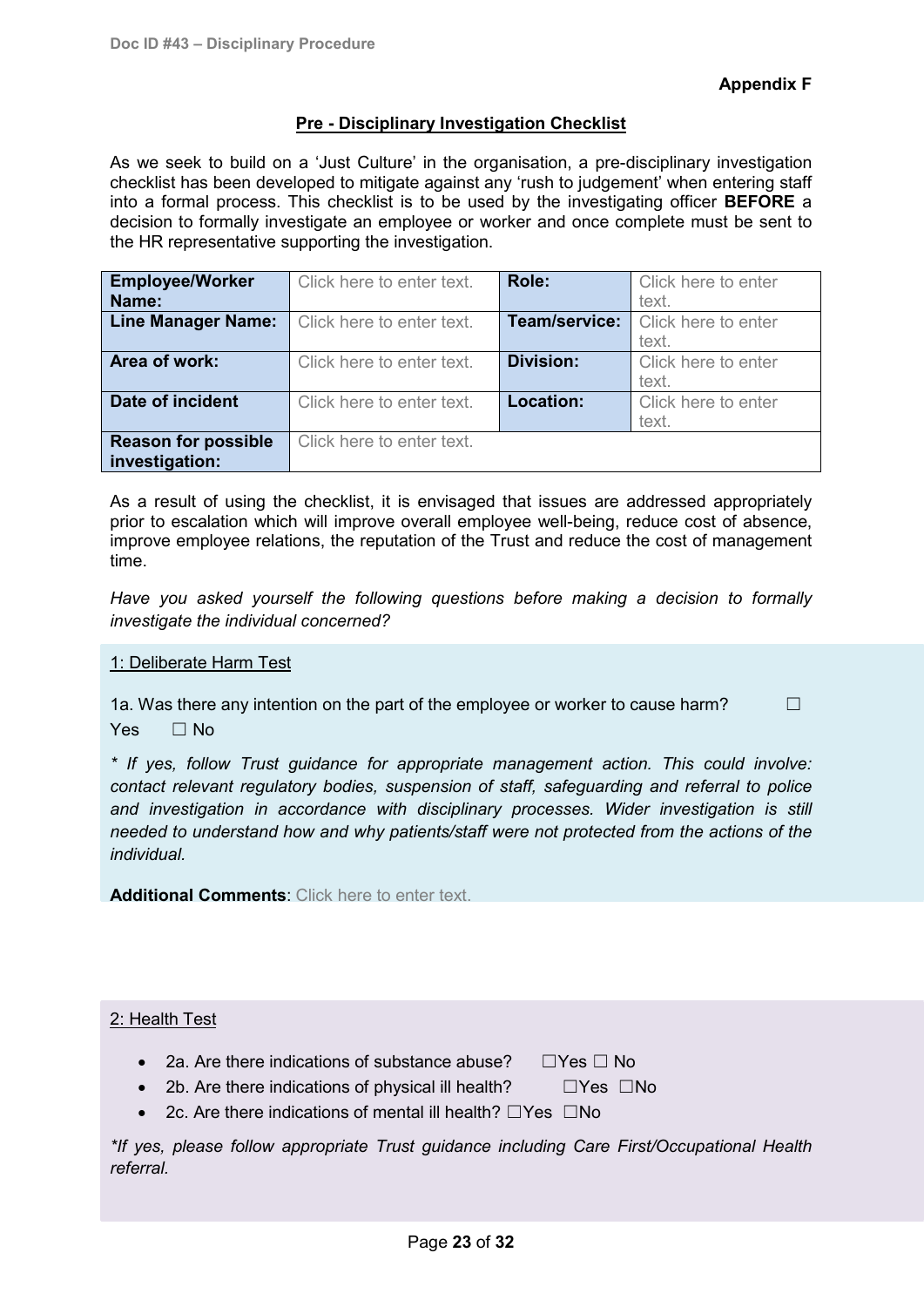#### **Additional Comments:** Click here to enter text.

#### 3: Foresight Test

3a. Are there agreed protocols/accepted practice in place that apply to the action/omission in question?

|                                                                                    | No. | $\Box$ Yes        | $\Box$ |
|------------------------------------------------------------------------------------|-----|-------------------|--------|
| 3b. Were the protocols/accepted practice workable and in routine use?<br><b>No</b> |     | l lYes            | $\Box$ |
| 3c. Did the individual knowingly depart from these protocols?<br>No.               |     | $\Box$ Yes $\Box$ |        |

*\*If no to any of above - Action singling out the individual for a conduct investigation is unlikely to be appropriate; the patient safety /staff incident investigation should indicate the wider actions needed to improve safety .These actions may include, but not be limited to, the individual.*

**Additional Comments:** Click here to enter text.

#### 4: Peer Test

4a. Are there indications that other individuals from the same peer group, with comparable experience and qualifications, would behave in the same way in similar circumstances?  $\Box$ Yes □ No

4b. Was the individual missed out when relevant training was provided to their peer group?  $\Box$ Yes  $\Box$  No

4c. Did senior members of the team fail to provide supervision that normally should be provided? ☐Yes ☐ No

*\*If yes to any of the above - Action singling out the individual for a conduct investigation is unlikely to be appropriate; the patient safety incident investigation should indicate the wider actions needed to improve safety for future patients. These actions may include, but not be limited to, the individual.*

**Additional Comments:** Click here to enter text.

#### 5: Mitigating Circumstances

5a. Were there any significant mitigating circumstances? □Yes □ No

*\*If yes, action directed at the individual may not be appropriate; follow organisational guidance, which is likely to include HR advice on what degree of mitigation applies. The patient safety incident investigation should indicate the wider actions needed to improve safety for future patients.*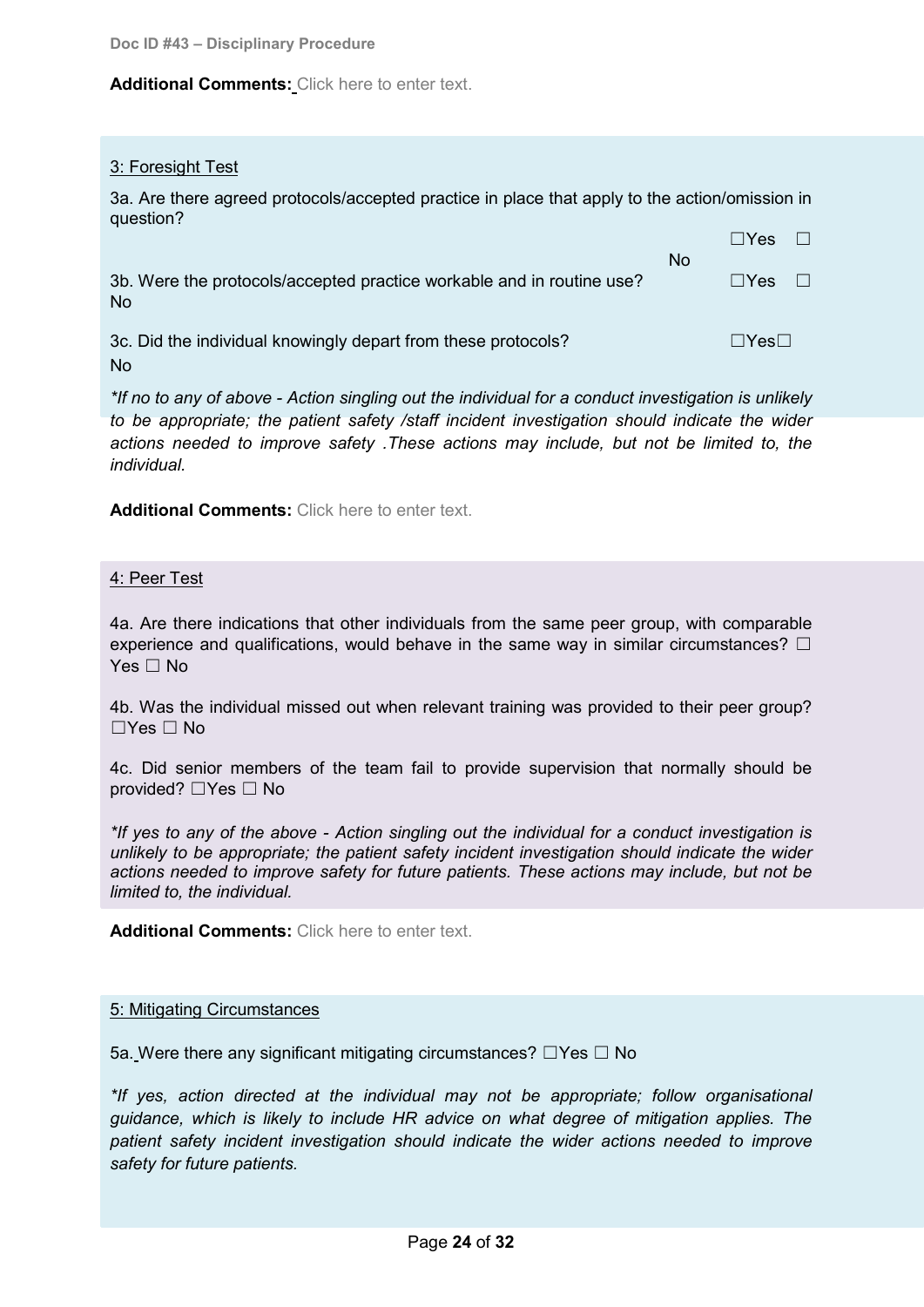#### **Additional Comments:** Click here to enter text.

#### 6: Vulnerable Adult/Child

6a. Does the incident that has occurred involve vulnerable adults/children? ☐Yes ☐No *\*If yes, please ensure that the Safeguarding checklist is completed and that you have discussed with Safeguarding Team.*

**Additional Comments:** Click here to enter text.

# 7: How well do you think you have reacted to the situation?

- 7a. Do you feel that you have managed this situation in a fair and consistent manner? ☐ Yes ☐ No
- 7b. Did you make the employee aware of the concern during your fact-finding meeting?☐ Yes ☐ No
- 7c. Have you taken into account the answers to 2a, 2b or 2c applies?  $\Box$  Yes  $\Box$  No

8: How open have you been in taking an overview of the activities and Impact?

- 8a. Have you positioned praise or blame?  $□$  Yes  $□$  No  $□$ Neither -as far as I am aware
- 8b. Have next steps been discussed with the employee?  $\Box$  Yes  $\Box$  No

#### 9: Trust Values and disciplinary policy

9a. Given that our Trust Values and disciplinary policy emphasises improvement and learning, not punishment, have you taken reasonable informal steps to resolve your concerns regarding this issue or similar issues leading up to this one, prior to considering a disciplinary investigation? ☐Yes ☐ No

**Issues Previously Discussed:** Click here to enter text.

#### 10: Outcome of fact-finding meeting

10a From the information gathered during the fact-finding exercise and based on the information above, what action should follow:

- ☐Formal investigation meeting
- ☐ Performance Improvement Plan to be implemented
- ☐Meeting of concern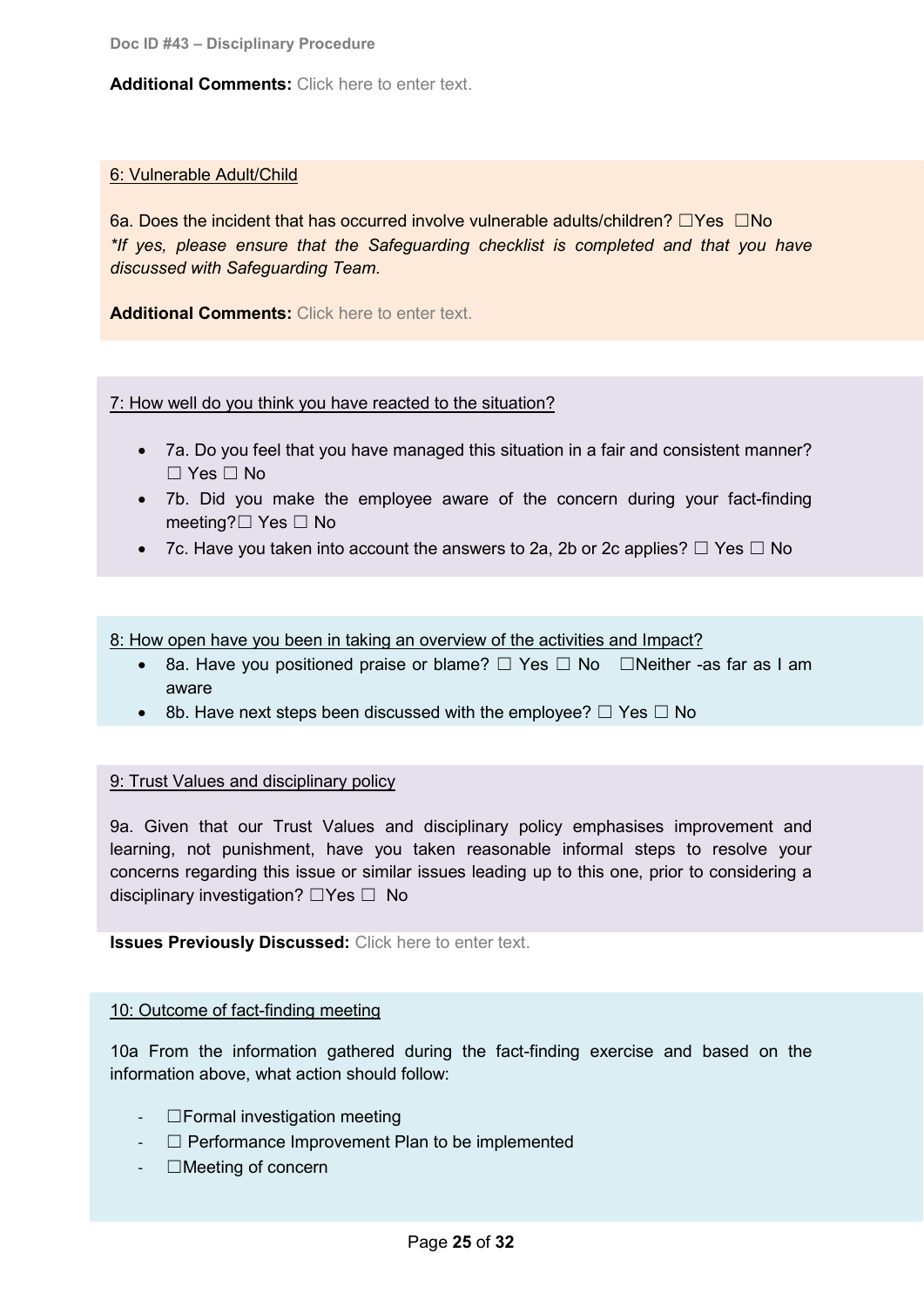$-I$ No case to answer

# **If an Investigation is required please complete the following:**

| <b>Investigating officer:</b>     | Click here to enter text. |
|-----------------------------------|---------------------------|
| <b>HR Contact:</b>                | Click here to enter text. |
| <b>Keeping in Touch/ Support:</b> | Click here to enter text. |

| Have you got any pre-booked annual leave within the next 6 weeks?                              | ⊩⊟Yes      | $\square$ No |
|------------------------------------------------------------------------------------------------|------------|--------------|
| Have you got capability to undertake this investigation within 6 weeks?                        | $\Box$ Yes | $\square$ No |
| Have you informed your line manager of the need to undertake this $\Box$ Yes<br>investigation? |            | $\square$ No |

Once completed please send to your Human Resources Representative.

# **SAFEGUARDING CHECKLIST**

#### **Where a serious incident has occurred which involves patient/s and/or staff, the checklist below must also be completed.**

|    | <b>SAFEGUARDING CHECKLIST</b>                                                                | <b>COMMENTS</b> |
|----|----------------------------------------------------------------------------------------------|-----------------|
| 1. | Is this a safeguarding issue?                                                                |                 |
| 2. | Has the Service Director confirmed that this is a<br>safeguarding issue?                     |                 |
| 3. | Have the Safeguarding Team been informed?                                                    |                 |
| 4. | Does a LADO referral need to be done?                                                        |                 |
| 5. | Has the Service Director informed the police?                                                |                 |
| 6. | Has the patient/s and/or staff, been allocated a<br>named contact for support and follow up? |                 |
| 7. | patients and/or staff need<br>Do other<br>to<br>be<br>contacted?                             |                 |
|    | If so, who will lead on this process?                                                        |                 |
|    | How will staff be notified?                                                                  |                 |
| 8. | Has the CQC been informed by the Service<br>Director?                                        |                 |
| 9. | Has the issue been referred to ISA by the Service<br>Director?                               |                 |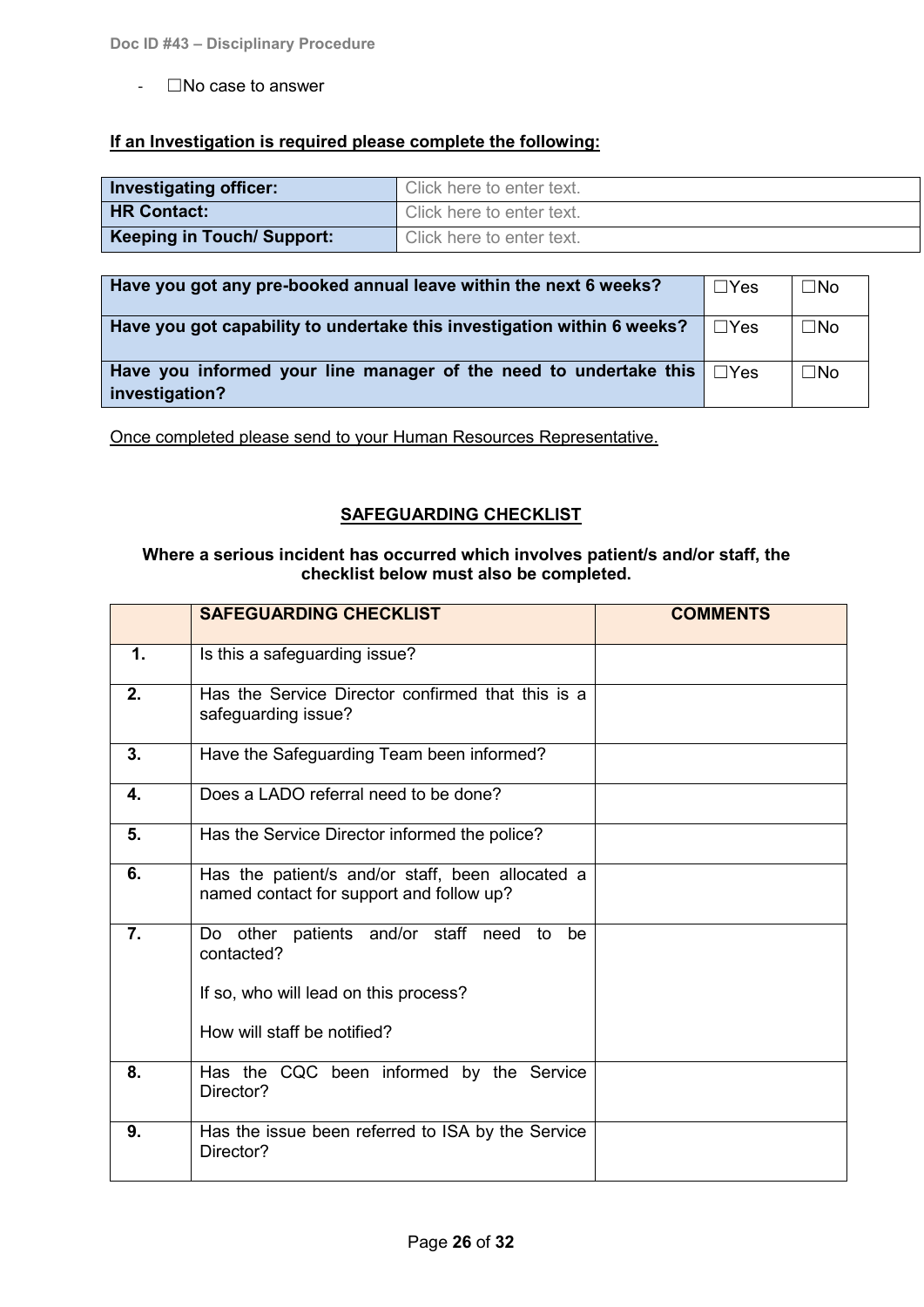| 10. | Is a Datix required? If so, who will complete the<br>Datix?                                                                             |  |
|-----|-----------------------------------------------------------------------------------------------------------------------------------------|--|
| 11. | Has the case been discussed with the professional<br>lead and consideration given to referral to the NMC<br>or other professional body? |  |
| 12. | Has an internal safeguarding lead been identified<br>for the case?                                                                      |  |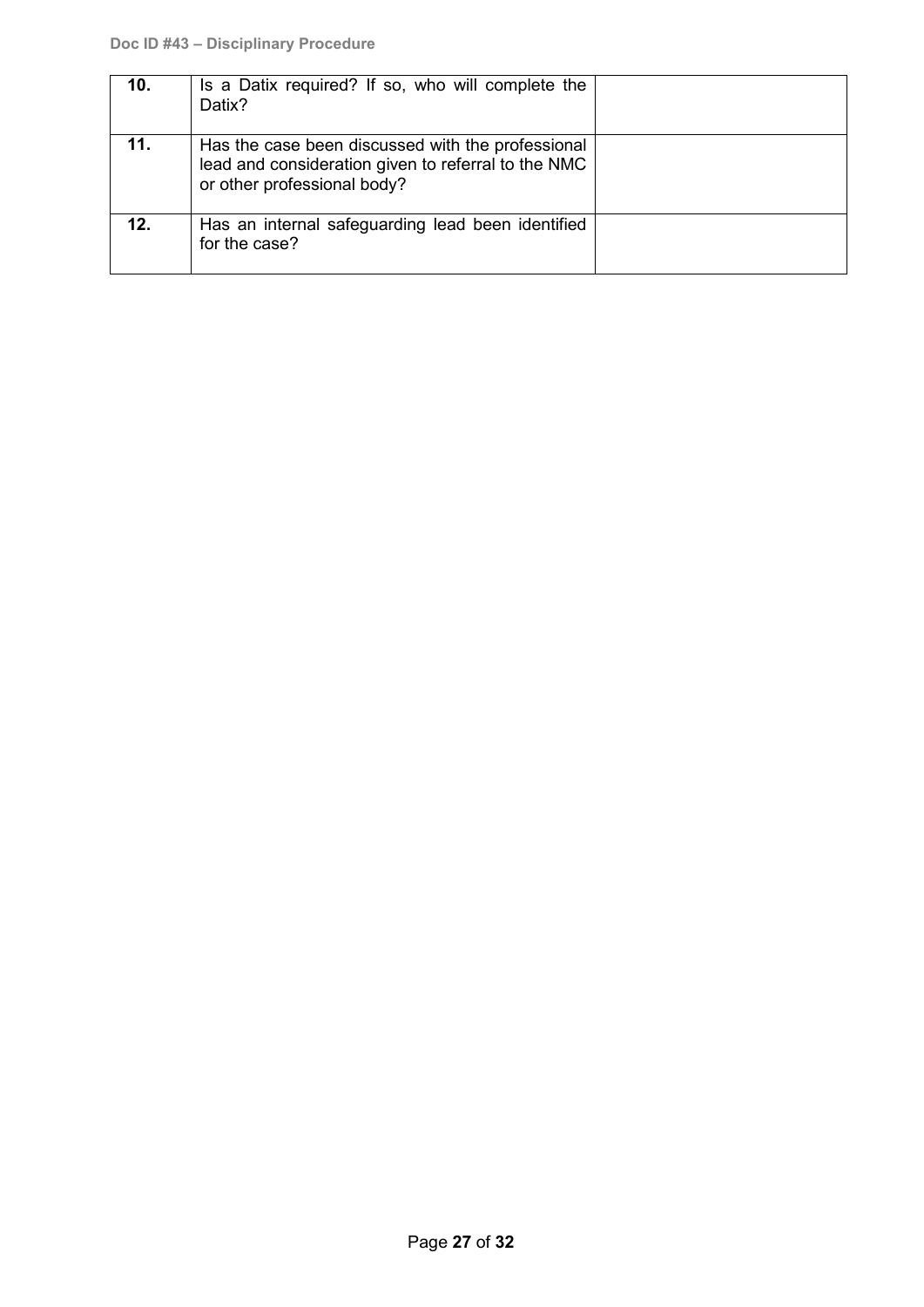# **Violence and Aggression**

1.1 Violence and Physical Assault is "The intentional application of force against a person or another without lawful justification, resulting in physical injury or personal discomfort" Source: Physical Assault Definition contained within Directions to NHS Bodies November 2003.

1.2 Aggression (non-physical assault) is "The use of inappropriate words or behaviour causing distress and/or constituting harassment" Source: Non-Physical Assault Definition contained within Directions to NHS Bodies November 2003.

In order to ascertain if a non-physical assault occurred, staff need to recognise what aggressive and assertive behaviours are and then make a judgement to determine what behaviour is being exhibited.

- Aggression The person being aggressive will have a total disregard for the other person's interests or position. Aggressive behaviour has the result of the other person feeling hurt, belittled, controlled or humiliated. Source: Violence and Aggression Policy (including Red/Yellow card system).
- Assertiveness A person is honest, direct and stands up for themselves in such a way that does not intimidate, belittle or leave the other person feeling violated. Source: Violence and Aggression Policy (including Red/Yellow card system).

For further information please refer to the Violence and Aggression Policy (including Red/Yellow card system).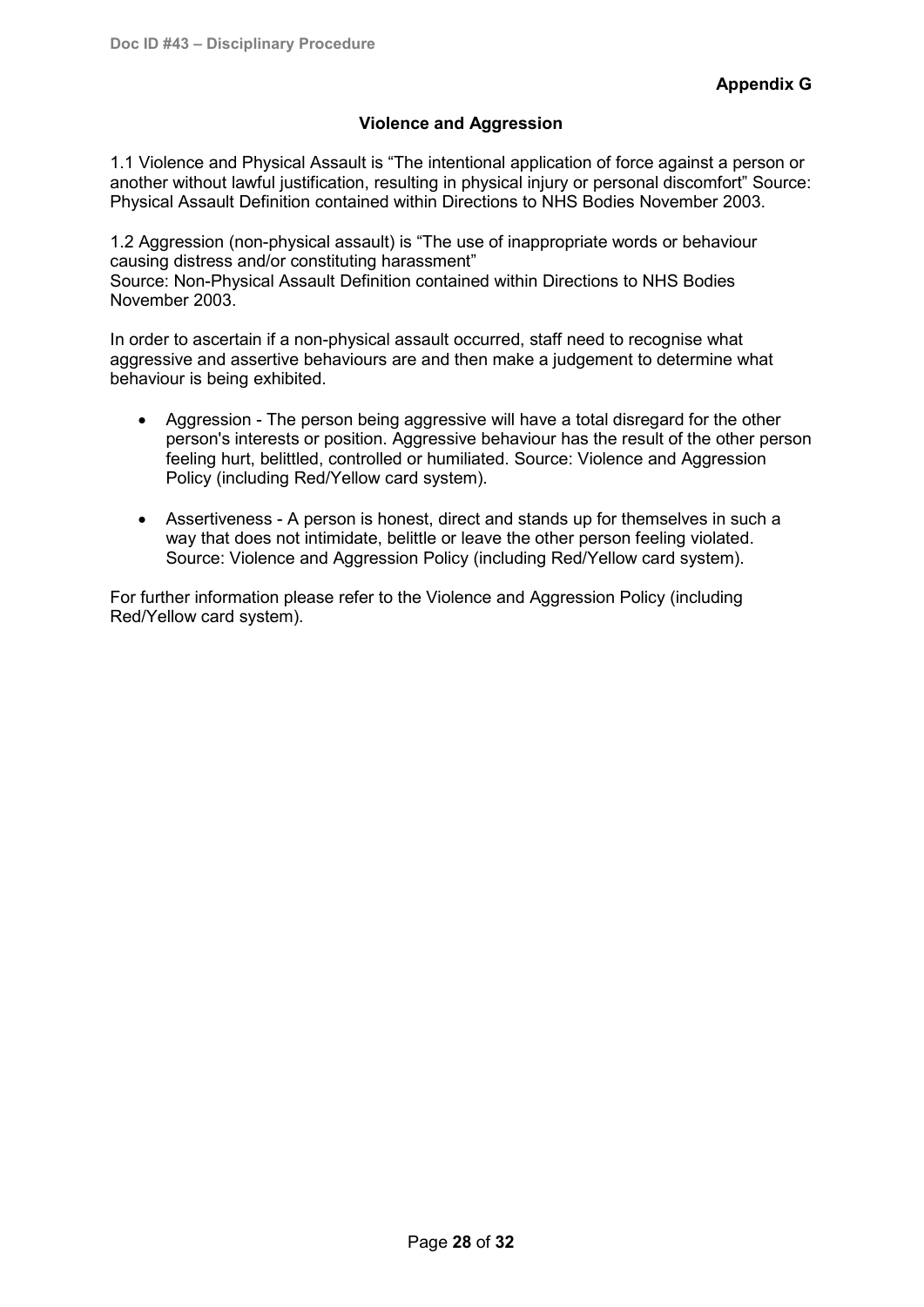#### **Staff Support Checklist**

<span id="page-28-0"></span>This checklist should be used to ensure that staff are provided with timely and appropriate support and that a record of actions taken is kept.

**This form should be completed as appropriate (at the outset of the process and revisited on at least one further occasion) and retained by the manager until the matter is at an end. A copy of checklist should be forwarded to the HR Dept. so that it may be used for the annual audit process.**

|                         | <b>Employee name</b>                                                                                                                                                                                                                                                                                                           |                                                               |                           |               |
|-------------------------|--------------------------------------------------------------------------------------------------------------------------------------------------------------------------------------------------------------------------------------------------------------------------------------------------------------------------------|---------------------------------------------------------------|---------------------------|---------------|
| Job title               |                                                                                                                                                                                                                                                                                                                                |                                                               |                           |               |
| <b>Manager name</b>     |                                                                                                                                                                                                                                                                                                                                |                                                               |                           |               |
| Date completed          |                                                                                                                                                                                                                                                                                                                                |                                                               |                           |               |
| <b>SUPPORTING STAFF</b> |                                                                                                                                                                                                                                                                                                                                |                                                               | <b>Initial</b><br>support | Follow-<br>up |
|                         |                                                                                                                                                                                                                                                                                                                                |                                                               | <b>Date</b>               |               |
| 1.                      |                                                                                                                                                                                                                                                                                                                                | Has a 'Buddy/Mentor' been offered, identified and agreed?     |                           |               |
| 2.                      | Has the staff member been signposted to Care First?                                                                                                                                                                                                                                                                            |                                                               |                           |               |
| 3.                      | Was a referral to Occupational Health & Wellbeing discussed with<br>the employee? give details, dates etc                                                                                                                                                                                                                      |                                                               |                           |               |
| 4.                      | Has other support been offered to the employee?<br>Yes / No If yes, detail any support taken up.<br>Include any considerations given for staff with protected<br>characteristics and the impact any action may have e.g. disability,<br>race; where necessary seek advice from ESHT Workforce Human<br>Rights & Equality lead. |                                                               |                           |               |
| 5.                      | the process explained?                                                                                                                                                                                                                                                                                                         | Has a copy of the procedure been provided to the employee and |                           |               |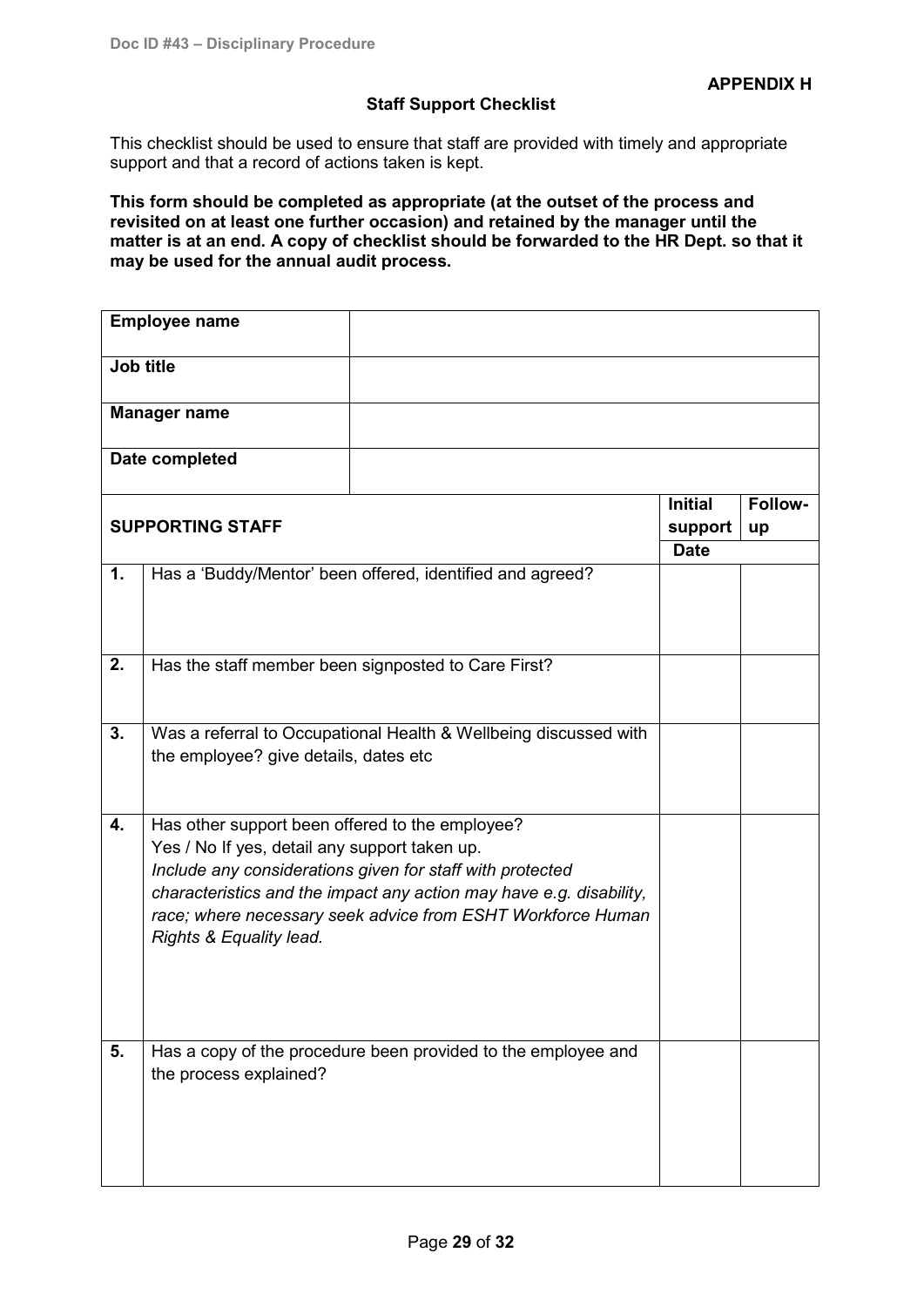| <b>Manager Signature</b>  | <b>Date</b> |
|---------------------------|-------------|
| <b>Employee Signature</b> | <b>Date</b> |

# **ACTIONS**

**Copy of completed form given to employee Original Form to be filed in staff member's file Copy of completed form sent to Human Resources**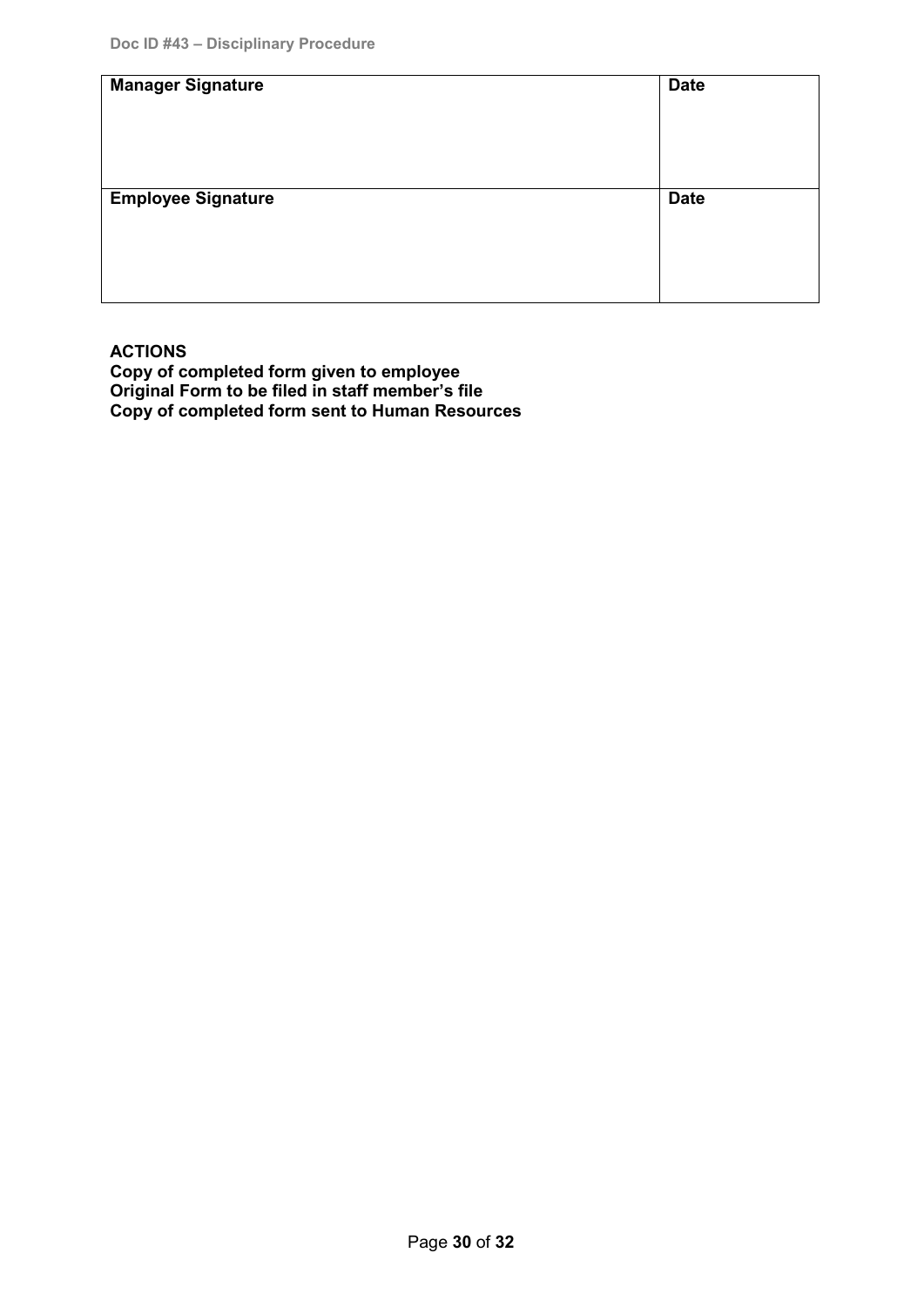# <span id="page-30-0"></span>**Agreed Outcomes**

Note: It is not appropriate to use agreed outcomes in cases of gross misconduct where dismissal is a potential outcome.

When managers make Agreed Outcome agreements they must be able to make the decision without having it overridden by a more senior colleague.

If, at the end of an investigation into a potential disciplinary issue, the employee accepts all the allegations made against them then there is no need to automatically proceed to a disciplinary hearing. The facts of the allegation are not in dispute and the employee has accepted their fault. What needs to be determined therefore is the level of sanction to be applied.

Agreed outcomes are only appropriate where both parties are agreeable to the process. If either the employee or their representative is unhappy with a proposal of an agreed outcome, then the normal disciplinary process must be followed.

Where there is agreement to an agreed outcome as being the acceptable way forward for both parties, the following principles should be followed:

Both parties must be in agreement to proceed in this way. This decision is final and there should not be a later referral to a disciplinary hearing or appeal on this issue.

The relevant Responsible Officer with the authority to issue the disciplinary sanctions must be aware of and agree to the proposal for an agreed outcome.

Agreed outcomes can only be considered for cases where dismissal is not a likely outcome.

Cases must not interfere with, or compromise 'due process', e.g. audit.

A meeting should be held at which both parties (i.e. employee and their representative and the Responsible Officer) will be present, together with an HR Representative. The line manager may or may not be present but must be aware of the fact that the meeting is taking place.

At the meeting, all information relevant to the allegation(s) or complaint(s) must be available and both parties must have a full opportunity to discuss all the issues, in accordance with the normal principles of natural justice that every employee has the opportunity to freely state their case.

The meeting can be adjourned and reconvened at any time if, for example, there is a need to obtain further information.

The employee will be required to sign a letter of acceptance within 7 calendar days; referred to as 'the cooling off' period. If the individual wishes to withdraw from the agreed outcome process the Responsible Officer will make the decision whether or not a full Disciplinary Hearing is necessary.

In the event that the employee does change their mind, then the normal disciplinary process will be followed.